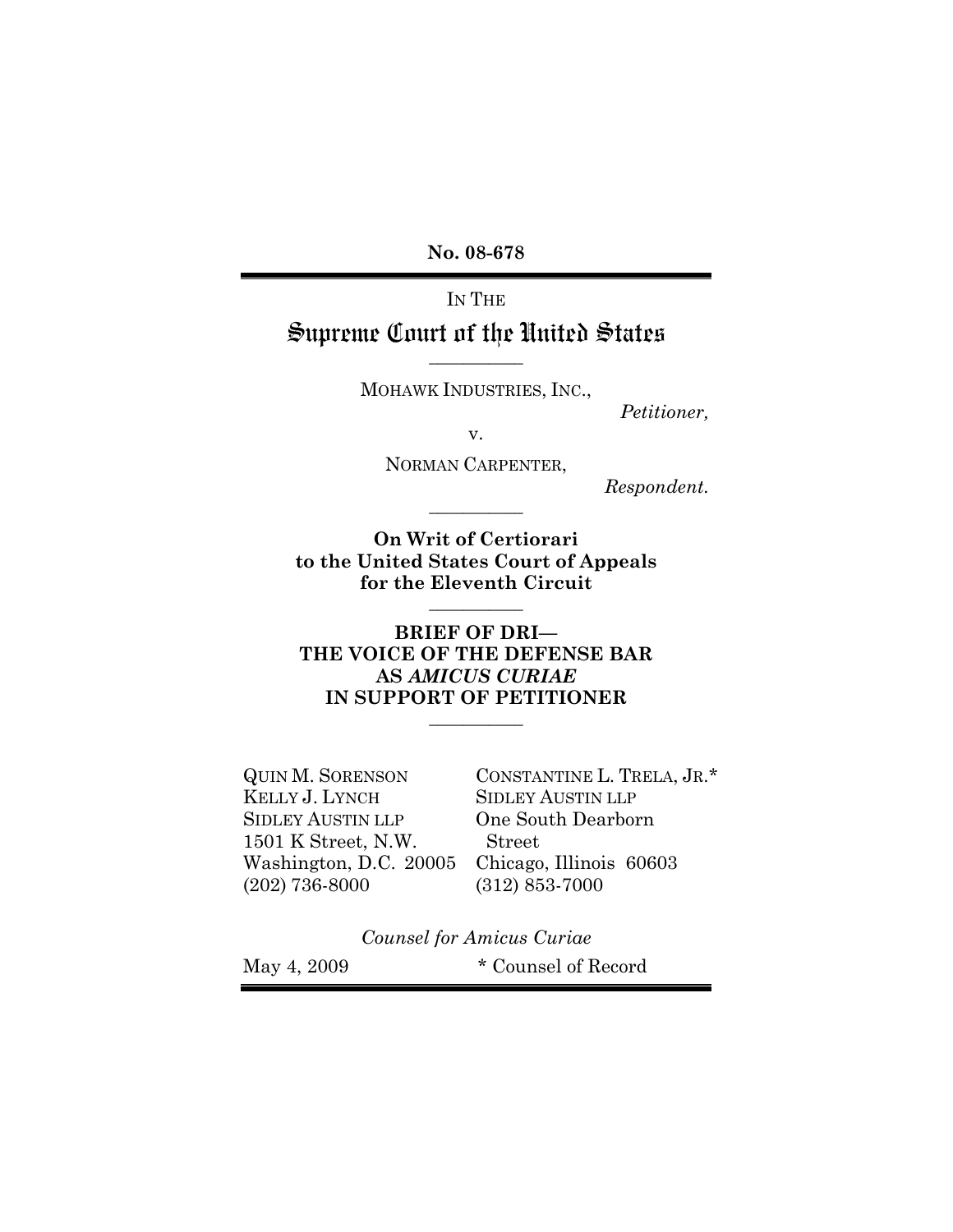## TABLE OF CONTENTS

|                                                                                                                                                                       | Page                |
|-----------------------------------------------------------------------------------------------------------------------------------------------------------------------|---------------------|
|                                                                                                                                                                       | $\ddot{\textbf{i}}$ |
|                                                                                                                                                                       | 1                   |
| SUMMARY OF THE ARGUMENT                                                                                                                                               | $\overline{2}$      |
|                                                                                                                                                                       | 5                   |
| I. THE ATTORNEY-CLIENT PRIVILEGE IS<br>FUNDAMENTAL TO THE ADVERSAR-                                                                                                   | 6                   |
| II. THE ATTORNEY-CLIENT PRIVILEGE IS<br>FUNDAMENTAL TO THE ADMINISTRA-                                                                                                | 10                  |
| III. THE BENEFITS OF PROTECTING<br>THESE IMPORTANT INTERESTS BY<br>ALLOWING IMMEDIATE APPEAL OF<br>ADVERSE PRIVILEGE DECISIONS OUT-<br>WEIGH THE INTEREST IN FINALITY | 16                  |
|                                                                                                                                                                       | 24                  |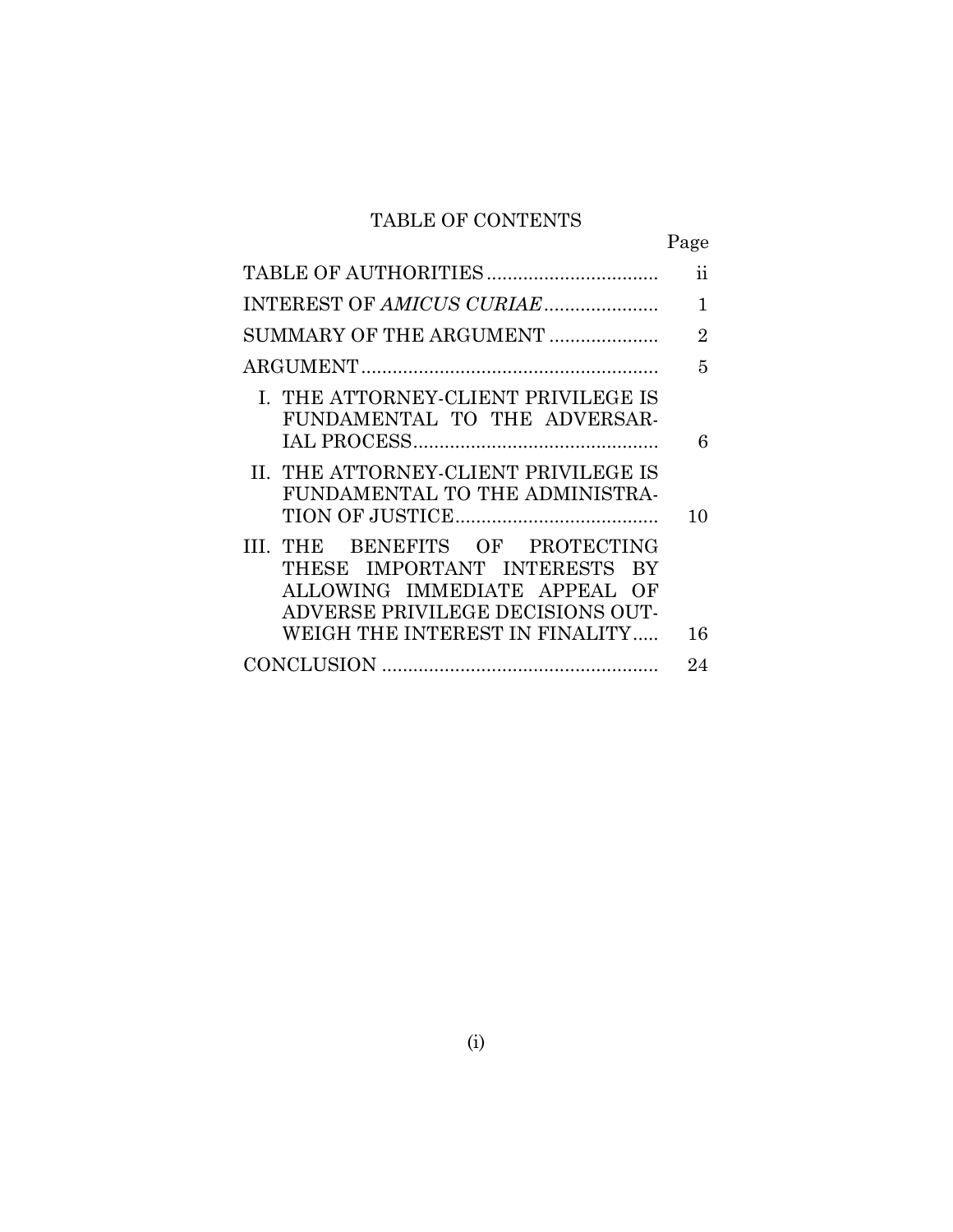## TABLE OF AUTHORITIES

CASES Page

| Chase Manhattan Bank v. Turner &                           |
|------------------------------------------------------------|
| Newall PLC, 964 F.2d 159 (2d Cir.                          |
|                                                            |
| Cohen v. Beneficial Indus. Loan Corp., 337                 |
| 2, 5                                                       |
| Digital Equip. Corp. v. Desktop Direct, Inc.,              |
|                                                            |
| Hunt v. Blackburn, 128 U.S. 464 (1888)  3, 6, 9            |
| Kelly v. Ford Motor Co. (In re Ford Motor                  |
| Co.), 110 F.3d 954 (3d Cir. 1997)6, 7, 8, 9, 17            |
| People v. Knuckles, 650 N.E.2d 974 (Ill.                   |
| $1995)$<br>10                                              |
| Powers v. Chi. Transit Auth., 846 F.2d                     |
| 18                                                         |
| In re Sealed Case No. 93-3077, 151 F.3d                    |
| 19                                                         |
| Sell v. United States, 539 U.S. 166 (2003)<br>5            |
| Suffolk Constr. Co. v. Div. of Capital Asset               |
| Mgmt., 870 N.E.2d 33 (Mass. 2007)<br>10                    |
| Swidler & Berlin v. United States, 524 U.S.                |
| 9<br>399 (1998)<br>.                                       |
| 17                                                         |
|                                                            |
| United States v. Doe (In re Grand Jury                     |
| Investigation), 399 F.3d 527 (2d Cir.                      |
| $2005)$<br>8                                               |
| United States v. Philip Morris Inc., 314                   |
| 19                                                         |
| Upjohn Co. v. United States, 449 U.S. 383                  |
| <i>passim</i><br>Wesp v. Everson, 33 P.3d 191 (Colo. 1991) |

## STATUTE AND REGULATION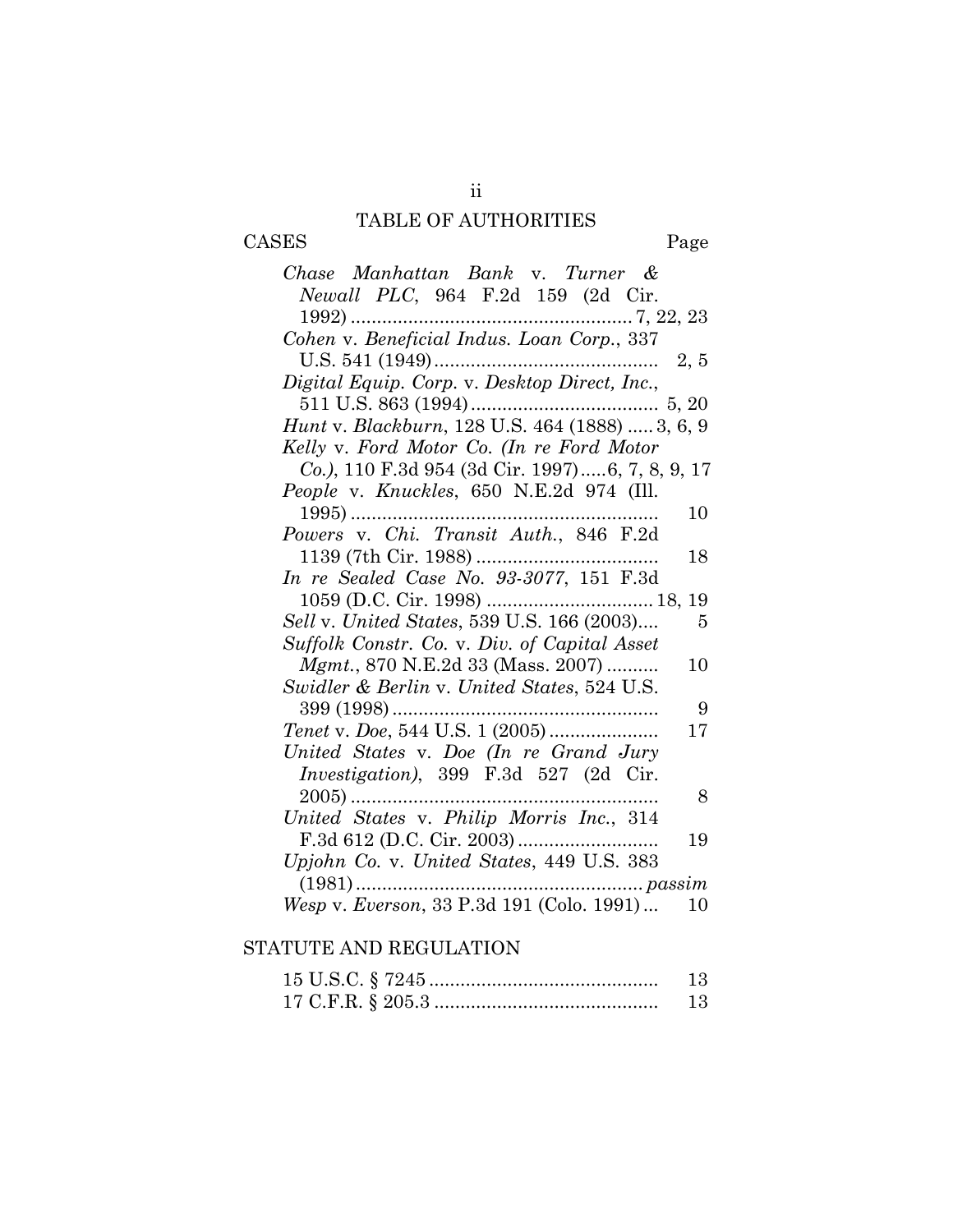## TABLE OF AUTHORITIES—continued SCHOLARLY AUTHORITIES Page

Louis M. Brown et al., *The Legal Audit: Corporate Internal Investigation* (2006)... 11, 17 Lance Cole, *Our Privileges: Federal Law Enforcement's Multi-Front Assault on the Attorney-Client Privilege (and Why It Is Misguided)*, 48 Vill. L. Rev. 469 (2003).............................................. 8, 10, 11, 13 Geoffrey C. Hazard, Jr., *An Historical Perspective on the Attorney-Client Privilege*, 66 Cal. L. Rev. 1061 (1978)....................... 6, 7, 9 Colin P. Marks, *Thompson/McNulty Memo Internal Investigations: Ethical Concerns of the "Deputized" Counsel*, 38 St. Mary's L.J. 1065 (2007)......................................... 14, 15 William R. McLucas et al., *The Decline of the Attorney-Client Privilege in the Corporate Setting*, 96 J. Crim. L. & Criminology 621 (2006).............................. 13 Paul R. Rice, *Attorney-Client Privilege in the United States* (2d ed. 1999).................. 8, 9 Michael L. Seigel, *Corporate America Fights Back: The Battle Over Waiver of the Attorney-Client Privilege*, 49 B.C. L. Rev. 1 (2008)............................................... 14 Stewart E. Sterk, *Testimonial Privileges: An Analysis of Horizontal Choice of Law Problems*, 61 Minn. L. Rev. 461 (1977) ..... 9 John W. Strong, *McCormick on Evidence* (5th ed. 1999).............................................. 8, 9 Elizabeth G. Thornburg, *Sanctifying Secrecy: The Mythology of the Corporate Attorney-Client Privilege*, 69 Notre Dame L. Rev. 157 (1993) ...................................... 9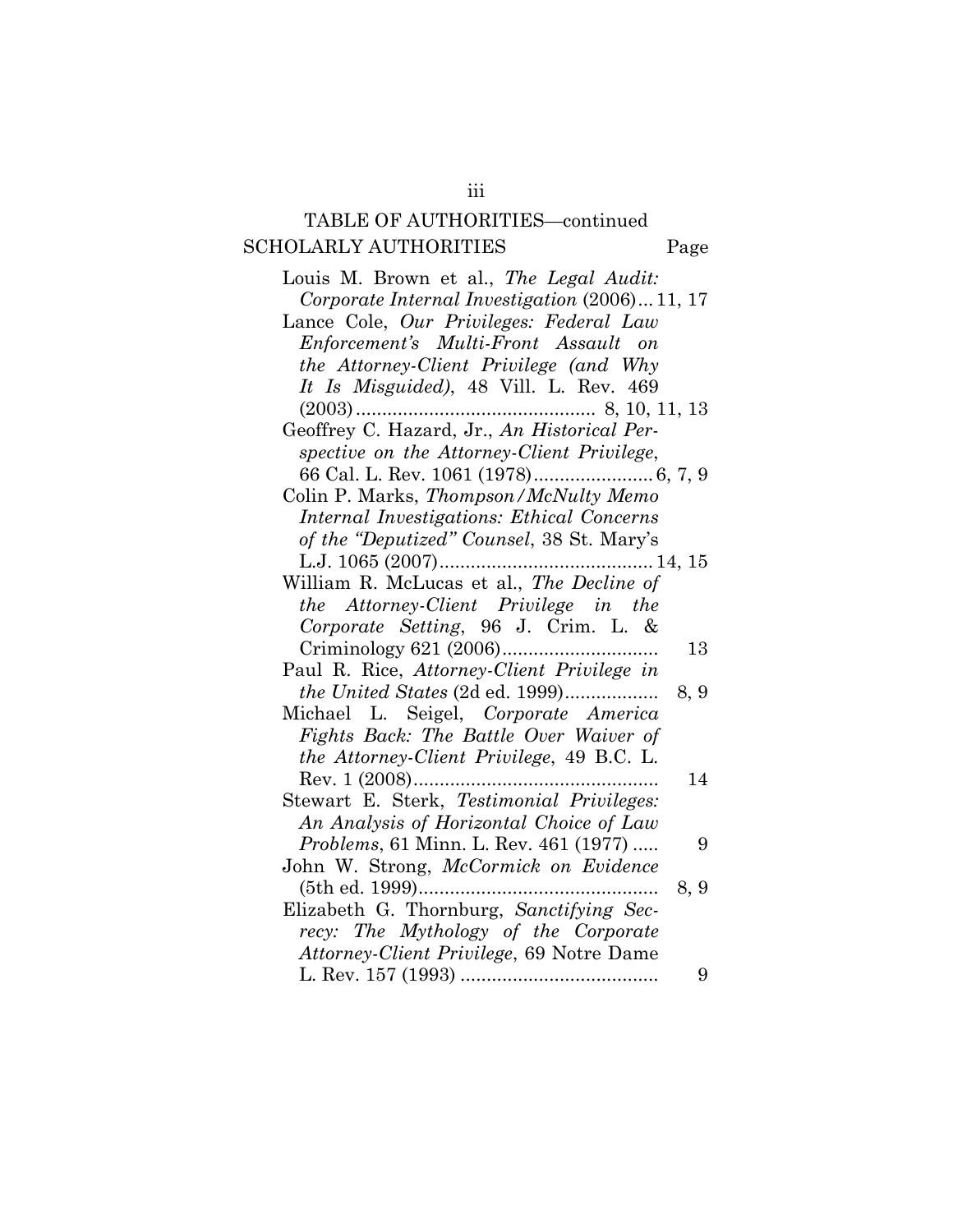# TABLE OF AUTHORITIES—continued

|                                                       | Page |
|-------------------------------------------------------|------|
| Dan K. Webb et al., Corporate Internal                |      |
|                                                       |      |
| 8 John Henry Wigmore, <i>Evidence</i> (Mc-            |      |
|                                                       |      |
| 15B Charles Alan Wright et al., Federal               |      |
| <i>Practice &amp; Procedure</i> (2d ed. 1992)  18, 19 |      |

## OTHER AUTHORITIES

| Restatement (Third) of the Law Governing      |    |
|-----------------------------------------------|----|
|                                               |    |
| Admin. Office of U.S. Courts, Federal Court   |    |
| Management Statistics (last visited Apr.      |    |
| 29, 2009), at http://www.uscourts.gov/        |    |
|                                               | 21 |
| Robert A. Del Giorno, Corporate Counsel as    |    |
| Government's Agent: The Holder Memor-         |    |
| andum and Sarbanes-Oxley Section 307,         |    |
|                                               | 13 |
| Memorandum from Mark Filip, Deputy            |    |
| Attorney General, to Heads of Depart-         |    |
| ment Components and United States             |    |
| Attorneys, Principles of Federal Prose-       |    |
| cution of Business Organizations (Aug.        |    |
|                                               | 15 |
| Timothy P. Harkness & Warren LaVerne,         |    |
| Lying to In-House Counsel May Lead to         |    |
| <i>Prosecution, Nat'l L.J., July 27, 2006</i> | 14 |
| Memorandum from Eric H. Holder, Jr.,          |    |
| Deputy Attorney General, to Heads of          |    |
| Department Components and United              |    |
| States Attorneys, Bringing Criminal           |    |
| Charges Against Corporations (June 16,        |    |
|                                               | 14 |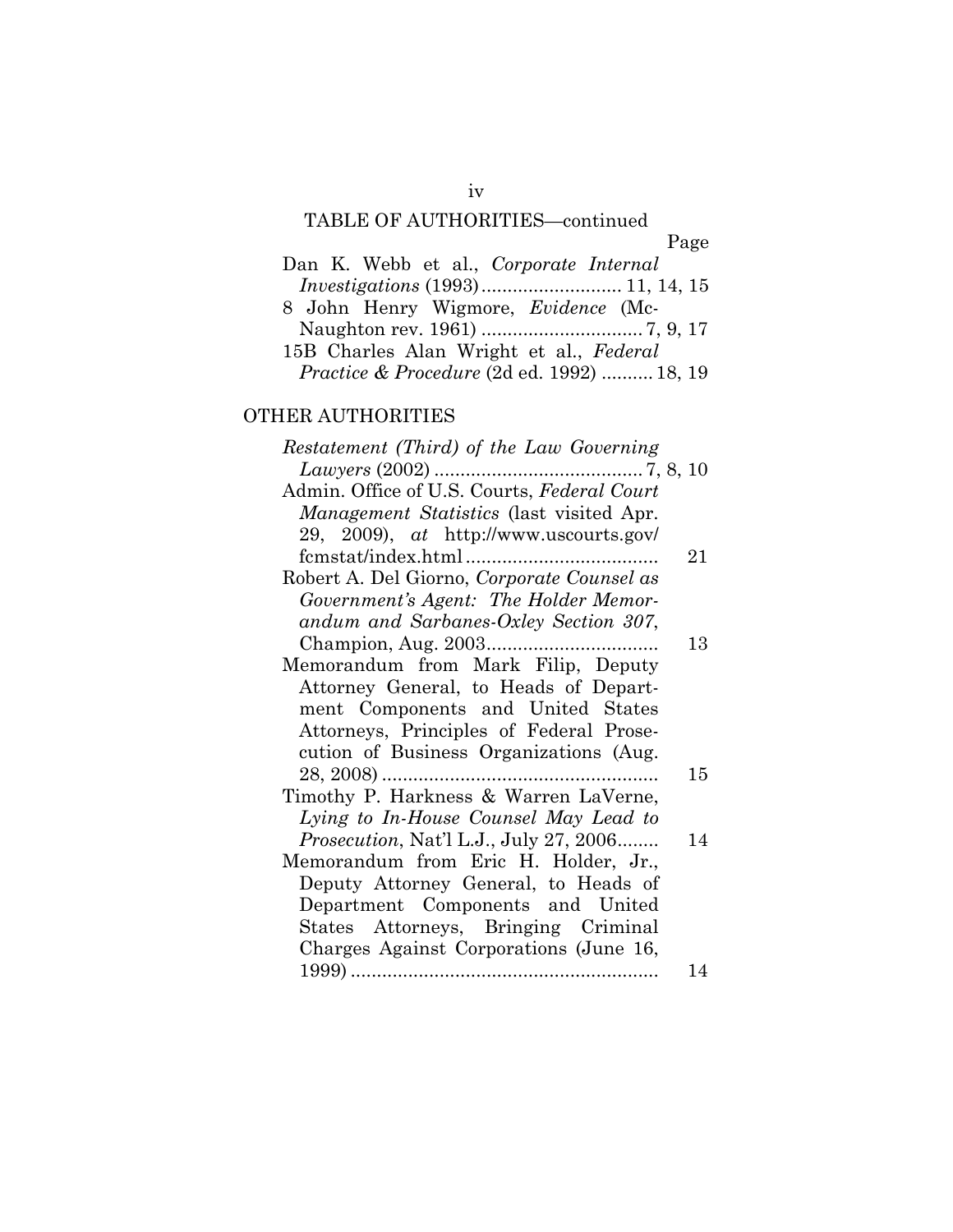## TABLE OF AUTHORITIES—continued

| Memorandum from Paul J. McNulty,        |    |
|-----------------------------------------|----|
| Deputy Attorney General, to Heads of    |    |
| Department Components and United        |    |
| States Attorneys, Principles of Federal |    |
| Prosecution of Business Organizations   |    |
|                                         | 14 |
| Memorandum from Larry D. Thompson,      |    |
| Deputy Attorney General, to Heads of    |    |
| Department Components and United        |    |
| States Attorneys, Principles of Federal |    |
| Prosecution of Business Organizations   |    |
|                                         |    |
|                                         |    |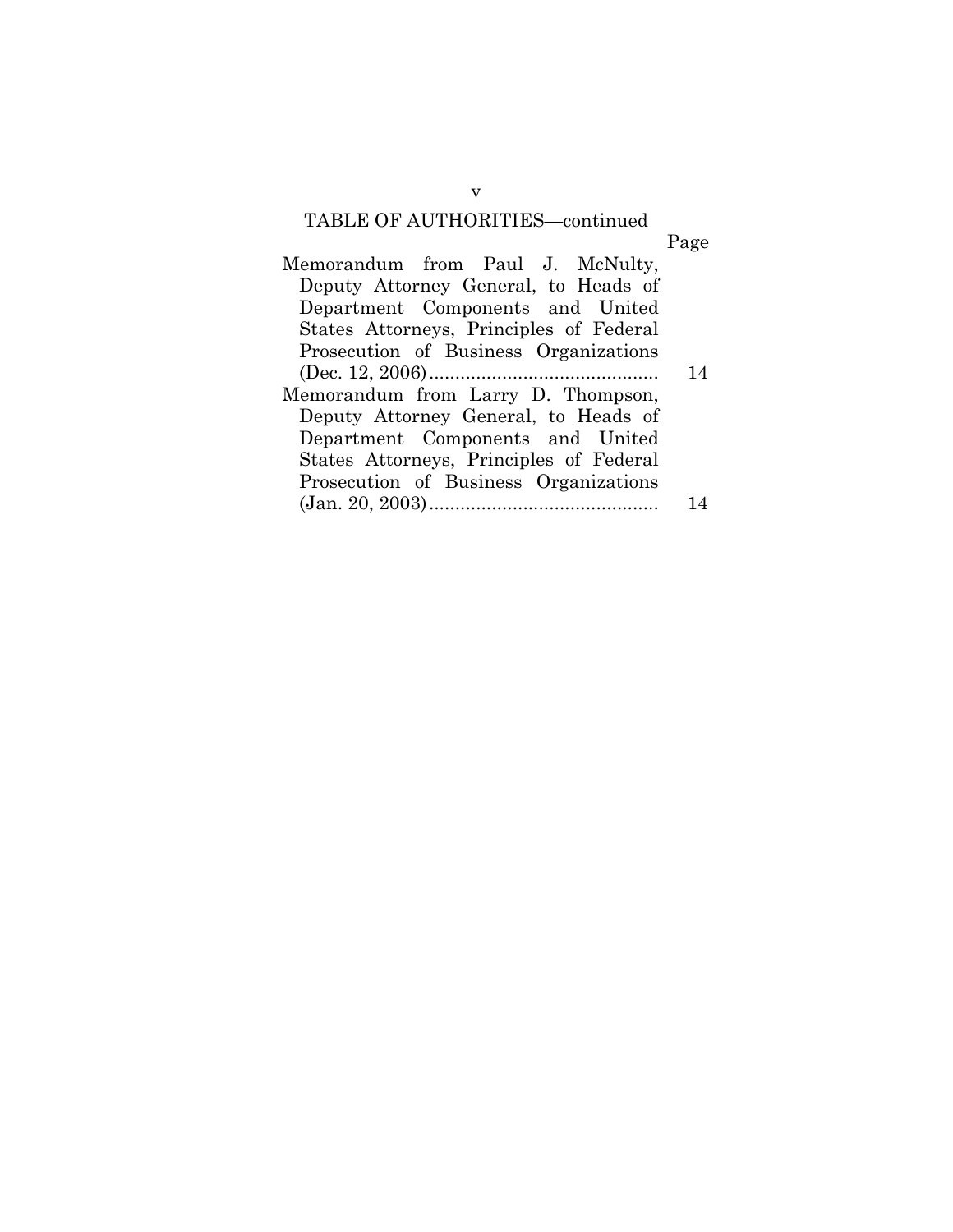#### **INTEREST OF** *AMICUS CURIAE*<sup>1</sup>

*Amicus curiae* DRI—the Voice of the Defense Bar is an international organization that includes more than 22,000 attorneys involved in the defense of civil litigation. DRI is committed to enhancing the availability, effectiveness, and professionalism of defense attorneys. Because of this commitment, DRI seeks to address issues germane to defense attorneys and the civil justice system, and to promote the role of the defense attorney in that system. DRI has long been a voice in the ongoing effort to protect the right to counsel and to make the civil justice system more fair and efficient.

Preservation of the attorney-client privilege is one of DRI's greatest concerns. That privilege is absolutely necessary to facilitate frank and open communications between attorney and client, and to ensure zealous and effective representation. It has become even more important in recent years, as attorneys have assumed greater responsibility for advising on complex legal issues and investigating possible violations. The privilege is essential not only to the adversarial process, but to the judicial and regulatory system as a whole.

That system is threatened by the judgment below. The court of appeals held that a party whose claim of

l

<sup>1</sup> Pursuant to Supreme Court Rule 37.6, *amicus curiae* DRI states that no counsel for any party authored this brief in whole or in part and that no entity or person, aside from *amicus curiae*, its members, and its counsel, made any monetary contribution towards the preparation and submission of this brief. Pursuant to Supreme Court Rule 37.3, counsel of record for all parties have received notice of *amicus curiae*'s intent to file this brief and have consented to the filing of this brief in letters on file with the Clerk's office.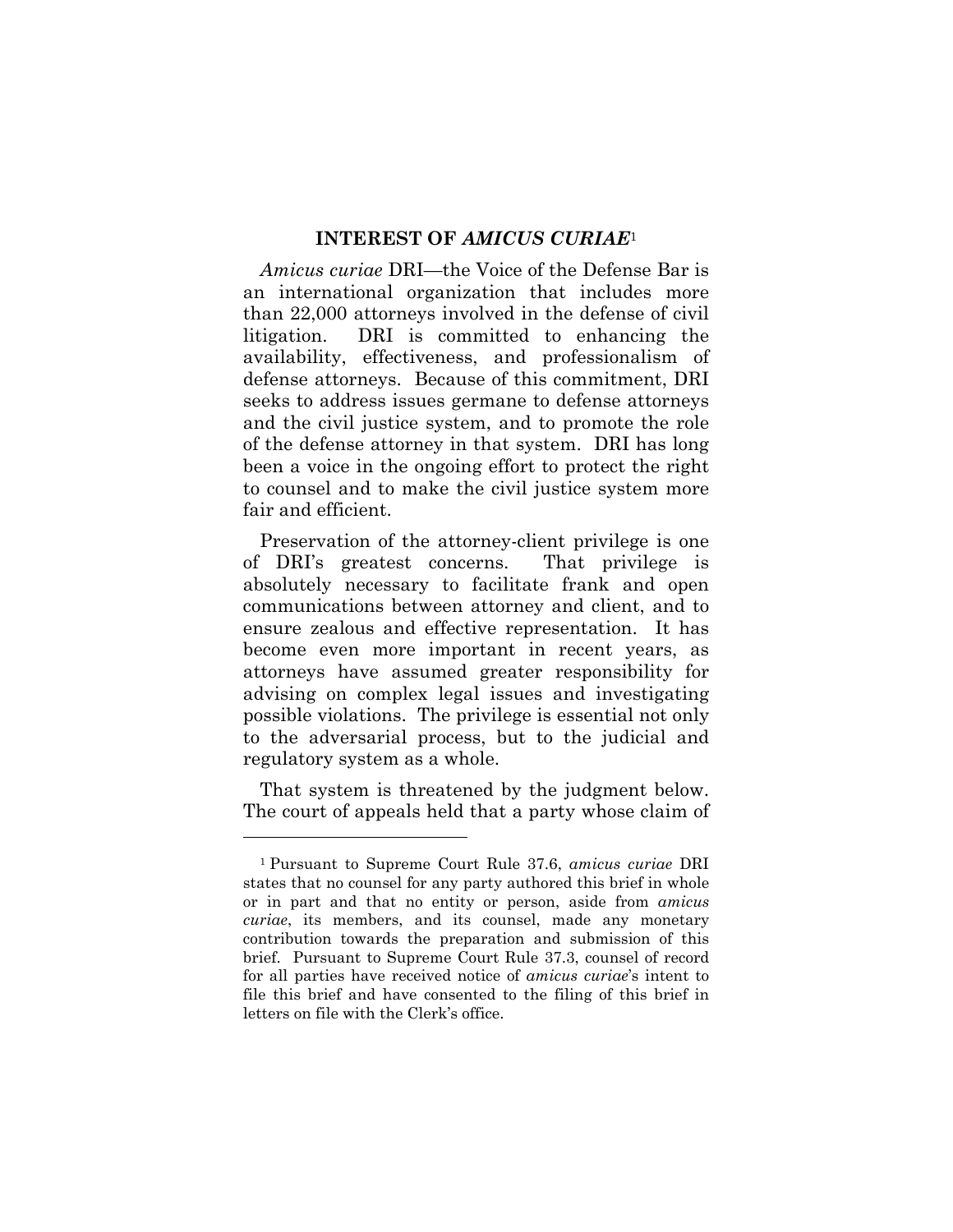privilege is incorrectly rejected has no immediate recourse, but must—if it wishes to avoid a contempt citation—disclose the information and forever relinquish its confidentiality. Pet. App. 10a-11a, 13a. This rule will undermine confidence in the privilege and cause individuals and corporations to withhold information from their counsel and to refrain from investigating or reporting potential regulatory violations. By denying a right to immediate appeal, the decision below undercuts the interests the privilege is intended to serve.

DRI submits this brief in support of a vigorous attorney-client privilege, consistent with the long tradition of protecting confidential communications from disclosure in all but the most extreme situations. To preserve the privilege, and to support the adversarial process and the administration of justice, this Court should reverse the judgment below and hold that rulings denying a party's privilege claim are subject to immediate appeal.

#### **SUMMARY OF THE ARGUMENT**

The collateral order doctrine permits immediate appeal of decisions which, among other things, address issues of importance. *Cohen* v. *Beneficial Indus. Loan Corp.*, 337 U.S. 541, 546 (1949). The issue here, the scope of the attorney-client privilege, undoubtedly qualifies as "important."

The privilege is critical to the judicial system. Attorneys can represent clients effectively only when they are made aware of *all* relevant information good and bad—and clients will be willing to share this information only if they are confident that their communications will remain confidential. It is for this reason that the attorney-client privilege for centuries has been treated as sacrosanct and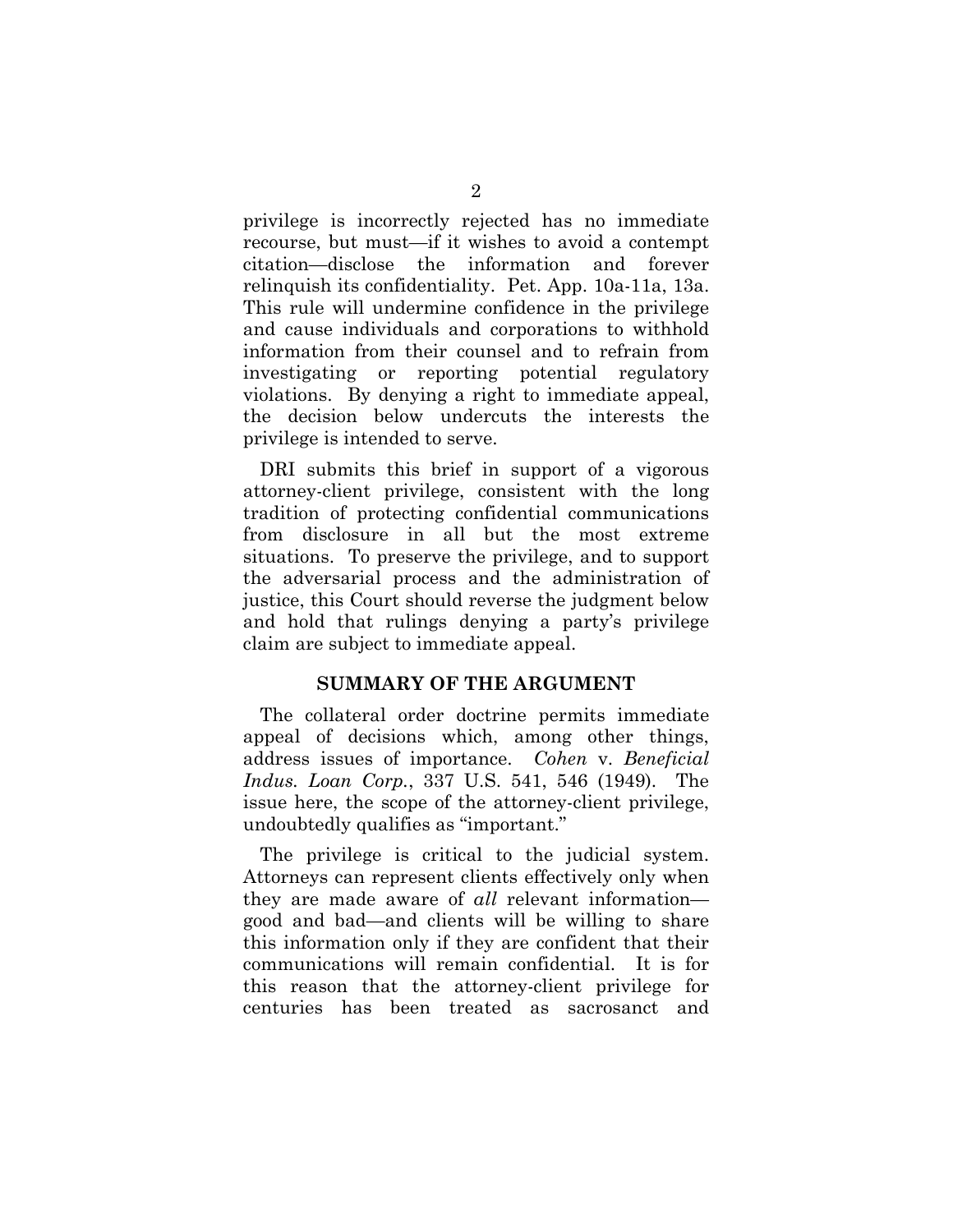fundamental to the adversarial process. *E.g.*, *Hunt* v. *Blackburn*, 128 U.S. 464, 470 (1888).

The privilege has only gained in importance in recent years, as the regulatory requirements imposed on corporations have expanded. Government officials cannot themselves monitor and report on every corporation (much less every corporate division); rather, they must rely on information provided by corporations themselves, often developed through internal investigations by corporate counsel. A corporation will be willing to authorize these investigations, and disclose the results to a government agency, only if it is assured that the findings and conclusions will be maintained in strict confidence, and will not be subject to disclosure to third parties in the normal litigation process.

This case presents a stark example. Mohawk Industries, Inc., conducted an internal investigation following a report of possible violations of federal immigration law. Pet. App. 5a. That investigation resulted in the termination of an employee who may have facilitated the violations, as well as a denial of employment to an applicant who could not produce proof of citizenship. *Id.* These matters were obviously sensitive—particularly given the pendency of a class action alleging that Mohawk itself conspired to hire illegal aliens—but Mohawk could proceed with the investigation, and take corrective action, with confidence that the findings and results would be protected from disclosure under the attorney-client privilege.

The decision below undermines that confidence. By precluding immediate appeal from adverse privilege rulings, the decision virtually guarantees that the privilege will be improperly denied—and forever lost—in some cases. Unlike rulings on other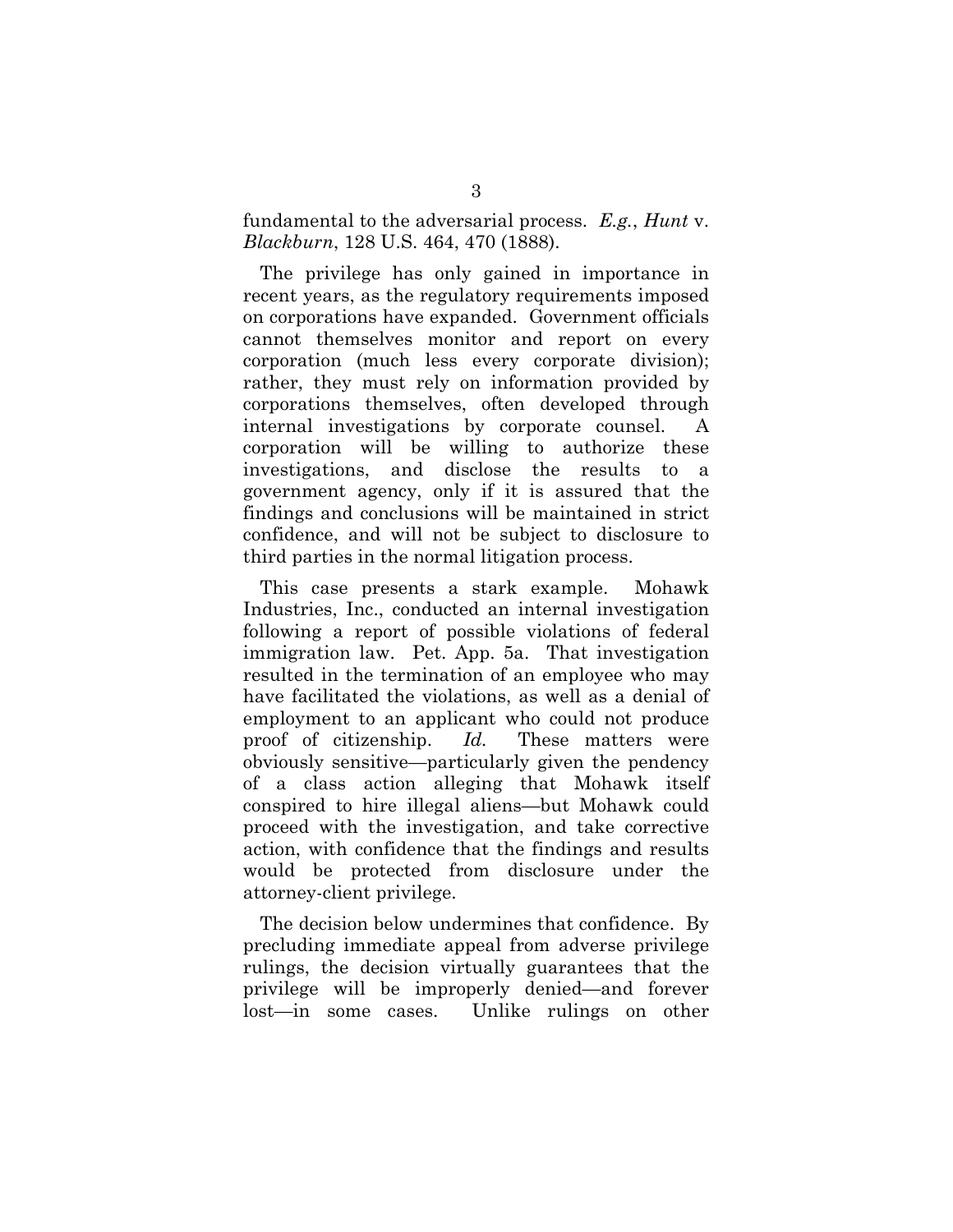discovery or evidentiary issues, which can be corrected after final judgment, an order rejecting a claim of privilege and directing disclosure of confidential materials has immediate and irrevocable consequences. Once confidentiality is lost, it cannot be regained, even if the materials themselves are later returned. And an incorrect privilege holding in *any* case, if it results in disclosure of confidential communications, will necessarily reduce confidence in the privilege generally, inducing other clients and counsel to limit their communications and forgo internal investigations. The result would be a breakdown not only in attorney-client relations, but in the regulatory system that Congress envisioned and the Executive adopted.

Interests in finality do not counsel against immediate appeal. There is no evidence that courts which allow these appeals have been flooded with claims, or that adjudications have been deferred or delayed. There is, in fact, every reason to believe that permitting immediate appeal will conserve resources, by ensuring that the improper disclosure of confidential information does not infect an entire proceeding and prevent (or prolong) trial or re-trial.

The attorney-client privilege is the bulwark of our adversarial system and regulatory structure. *Upjohn Co.* v. *United States*, 449 U.S. 383, 389 (1981) ("[The privilege] promote[s] broader public interests in the observance of law and the administration of justice."). There can thus be no doubt of its "importance," both to the judicial system and to society as a whole. Adverse privilege rulings should, for that reason, be immediately appealable under the collateral order doctrine, before confidentiality is lost and irrevocable damage—both to the client and to the system—is done.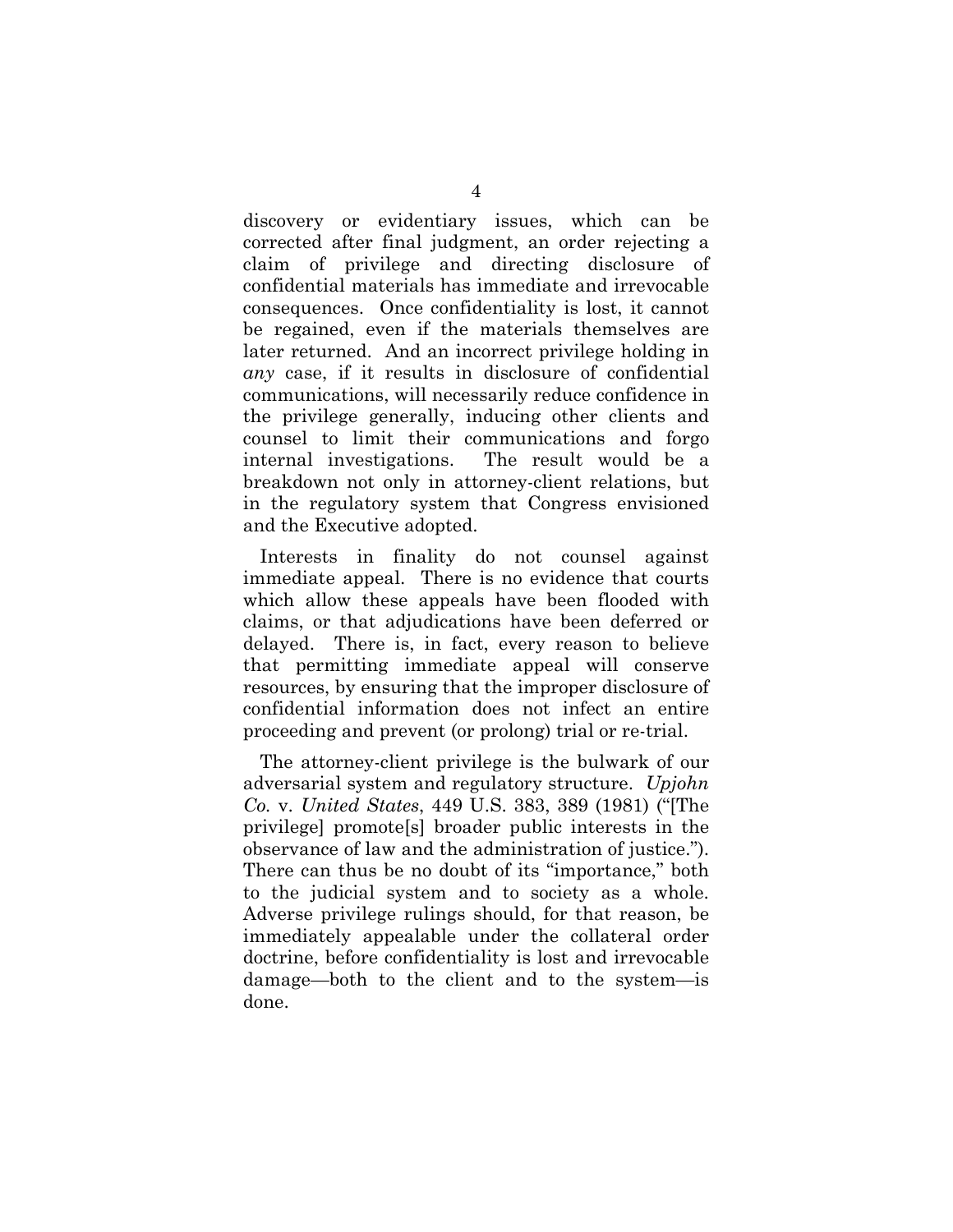#### **ARGUMENT**

Orders of a district court are normally appealable only after final judgment, when all matters can be brought to the attention of the appeals court concurrently. *Sell* v. *United States*, 539 U.S. 166, 176 (2003). An exception exists for a limited class of orders which are "too important to be denied review and too independent of the cause itself to require that appellate consideration be deferred." *Cohen*, 337 U.S. at 546. These "collateral orders," subject to immediate appeal, are distinguished by three characteristics: (1) they "'conclusively determine[ ] the disputed question," (2) they "resolve<sup>[]</sup> an important issue completely separate from the merits of the action,'" and (3) they are ""effectively unreviewable on appeal from a final judgment.'" *Sell*, 539 U.S. at 176 (quoting *Coopers & Lybrand* v. *Livesay*, 437 U.S. 463, 468 (1978)).

The parties are well-positioned to address the first and third prongs, as well as the "separateness" factor. Pet. Br. 18, 20-27. The "importance" factor, however, transcends this particular case. Whether an issue is "important" for these purposes requires a qualitative evaluation of the issue—here, the scope of the attorney-client privilege—to determine whether the benefits of immediate appeal outweigh the interests served by the final judgment rule. *E.g.*, *Digital Equip. Corp.* v. *Desktop Direct*, *Inc.*, 511 U.S. 863, 879 (1994).

There can be little doubt as to the outcome of this weighing process here. The attorney-client privilege is fundamental both to the adversarial system and to the administration of justice. *Upjohn*, 449 U.S. at 389. It is the *sine qua non* of the attorney-client relationship and effective representation, and promotes corporate self-governance and regulatory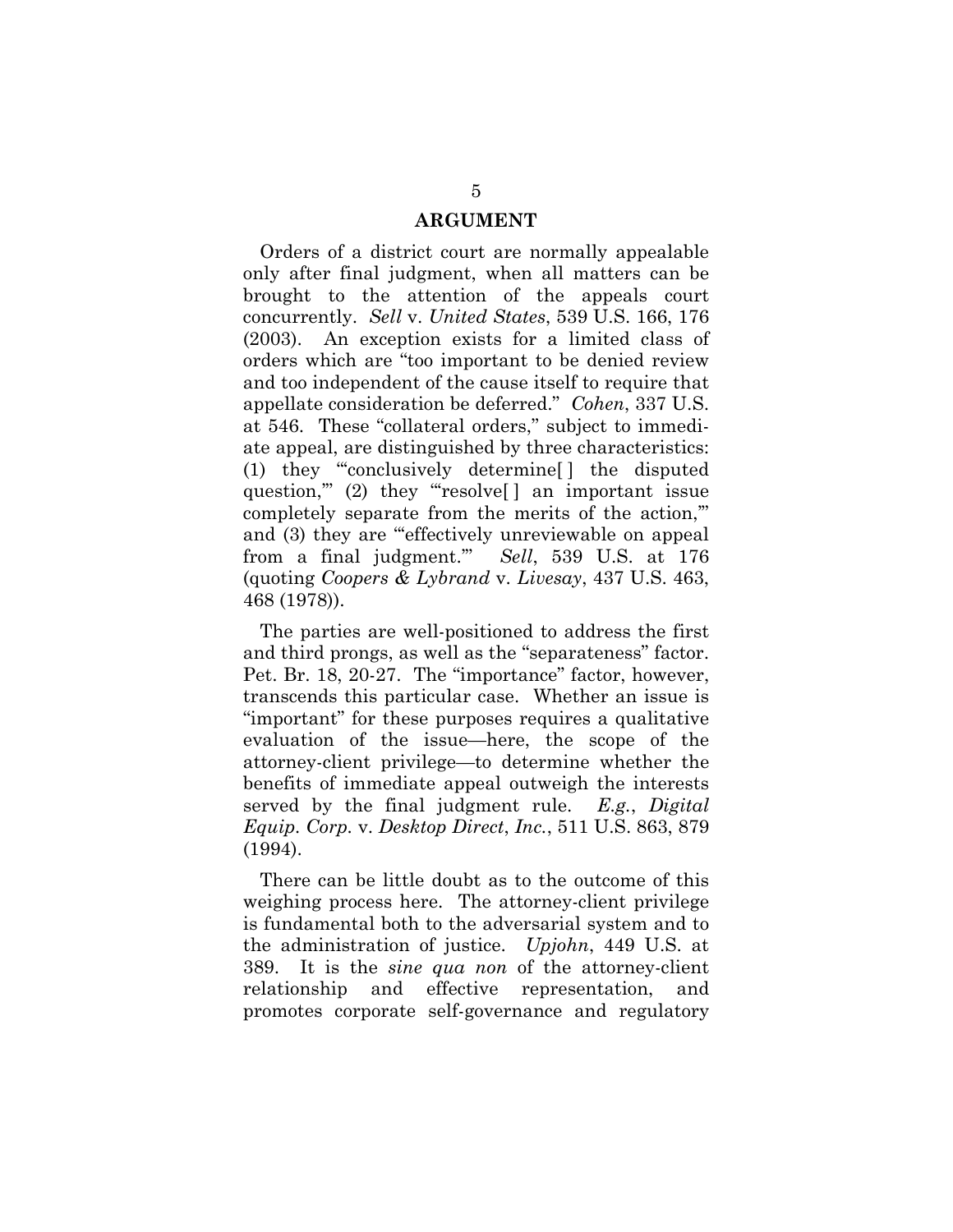goals by ensuring that corporations have the incentive and ability to conduct internal investigations and report potential issues to the government. *Id*. at 392. To preserve these benefits, questions concerning the scope of the privilege must be deemed "important," and decisions rejecting the privilege should be subject to immediate appeal as collateral orders.

#### **I. THE ATTORNEY-CLIENT PRIVILEGE IS FUNDAMENTAL TO THE ADVERSARIAL PROCESS.**

The attorney-client privilege lies at the "heart of the adversary system." *Kelly* v. *Ford Motor Co. (In re Ford Motor Co*.), 110 F.3d 954, 961 (3d Cir. 1997). That system depends upon effective legal advocacy, and effective legal advocacy in turn depends upon open and confidential communications between client and counsel. *Upjohn*, 449 U.S. at 389. For this reason, the privilege has for centuries been recognized as integral to the adversarial process. See, *e.g.*, *Hunt*, 128 U.S. at 470.

1. The adversarial system is built upon the attorney-client relationship. See, *e.g.*, Geoffrey C. Hazard, Jr., *An Historical Perspective on the Attorney-Client Privilege*, 66 Cal. L. Rev. 1061, 1061- 62 (1978). Representation by an attorney, wellversed in the law and knowledgeable of the facts, has long been deemed essential for enabling a client to plead and prove, or oppose and defend, claims before a court. *E.g.*, *Hunt*, 128 U.S. at 470 (noting "the necessity, in the interest and administration of justice, of the aid of persons having knowledge of the law and skilled in its practice"). Only when each side is represented by a capable attorney does the adversarial system function as intended, distilling the relevant facts and producing the proper result. *Ford*, 110 F.3d at 961-62 ("[C]ompetition between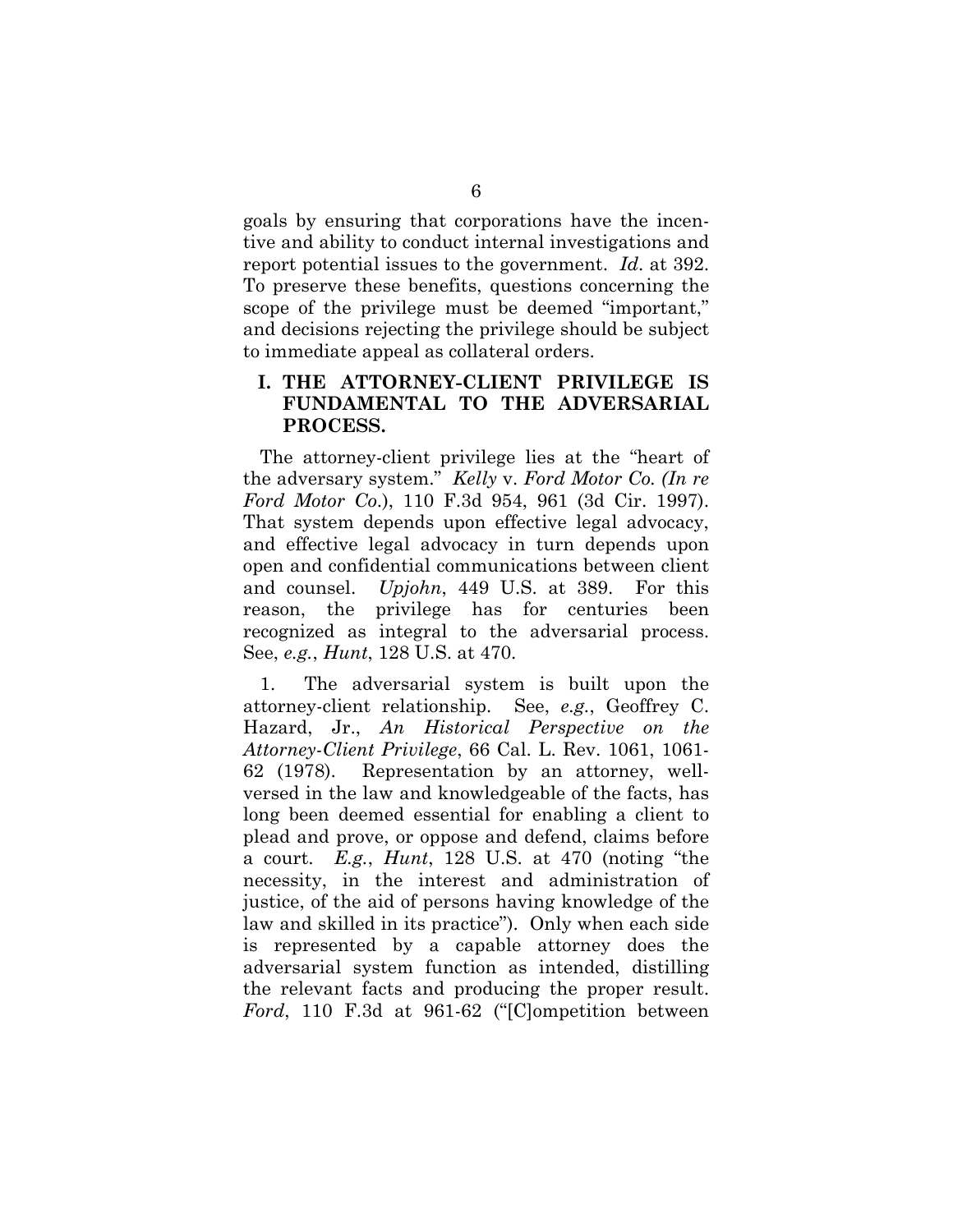vigorous and effective advocates . . . will help produce the best legal result in any given litigation."). When the right to an attorney is denied, or the relationship between client and counsel is impeded, presentation of the case suffers, and the adversarial process breaks down. See *id.* 

Confidentiality of attorney-client communications sustains this process. *Upjohn*, 449 U.S. at 389. For an advocate to understand and prepare the client's case, the client "must be free to disclose everything, bad as well as good." Hazard, *supra*, at 1061; see also *Chase Manhattan Bank* v. *Turner & Newall, PLC*, 964 F.2d 159, 165 (2d Cir. 1992) ("[A] client's full disclosure to an attorney is a necessary predicate to skillful advocacy and informed legal advice."). The client must be assured that the attorney will not disclose the information voluntarily (something usually precluded by rules of professional responsibility), and also will not be obliged to do so by subpoena or court order. See *Restatement (Third) of the Law Governing Lawyers* § 68, cmt. c (2002) ("[C]onfidentiality enhances the value of client-lawyer communications and hence the efficacy of legal services."). Likewise, to represent a client's interests effectively, an attorney must be able to manage when (and what) information is withheld, and when (and how) it is disclosed. See *id.* The attorney-client privilege makes all of this possible, drawing a veil over attorney-client communications, removing the "apprehension of compelled disclosure," and granting client and attorney the ability to decide upon the timing and extent of any disclosure. 8 John Henry Wigmore, *Evidence* § 2291 (McNaughton rev. 1961). The privilege also fosters an important sense of loyalty between attorney and client, by assuring the client that the attorney will not—even under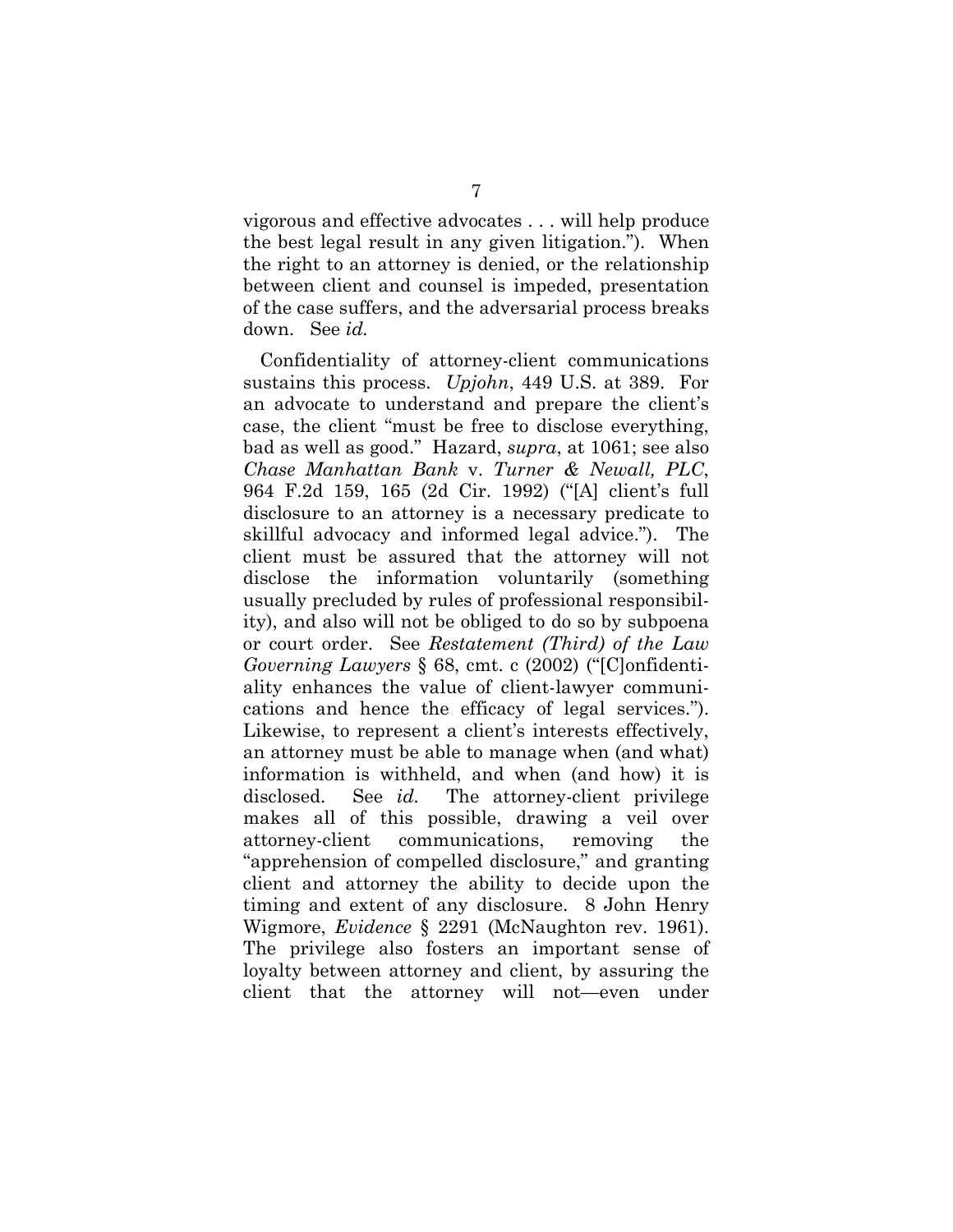subpoena—be required to disclose any confidences. John W. Strong, *McCormick on Evidence* § 87 (5th ed. 1999); see also *Ford*, 110 F.3d at 961.

Beyond advancing the attorney-client relationship, the privilege affirmatively "promotes . . . compliance with the law." *United States* v. *Doe (In re Grand Jury Investigation)*, 399 F.3d 527, 531 (2d Cir. 2005). By protecting attorney-client communications from disclosure, the privilege encourages parties to step forward and seek legal advice before engaging in a particular course of conduct. See *Upjohn*, 449 U.S. at 392. This allows them to avoid potential legal violations, or at least to correct violations quickly. See *id.* Denial of the privilege has the opposite effect, discouraging parties from seeking legal counsel and thereby increasing the risk that a violation will occur and go unremedied, particularly as the complexity of the regulatory system grows. See, *e.g.*, Lance Cole, *Revoking Our Privileges: Federal Law Enforcement's Multi-Front Assault on the Attorney-Client Privilege (and Why It Is Misguided)*, 48 Vill. L. Rev. 469, 479- 80, 486 (2003). A robust privilege protects the adversarial process, and also enables clients to avoid becoming embroiled in that process in the first place.

These considerations are equally true when the client is a corporation, rather than an individual. Paul R. Rice, *Attorney-Client Privilege in the United States* § 2.3 (2d ed. 1999). Corporations have long been considered "persons" in the eyes of the law, and they are entitled to the assistance of counsel to advise them on their legal rights and obligations. *Upjohn*, 449 U.S. at 390 (citing *United States* v. *Louisville & Nashville R.R.*, 236 U.S. 318, 336 (1915)); see also *Restatement (Third) of the Law Governing Lawyers* § 73. No less than a natural person, a corporate client requires the protection of the attorney-client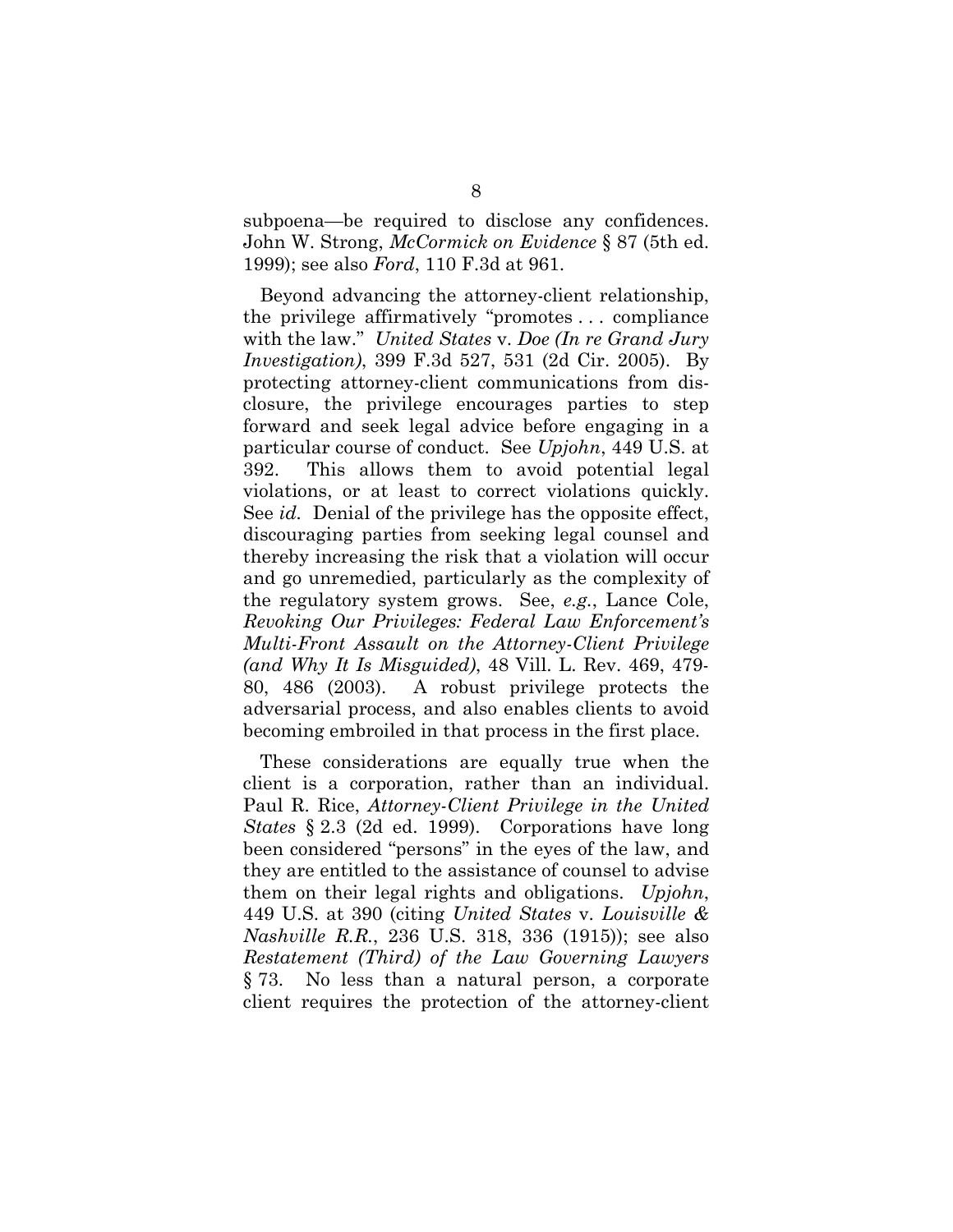privilege to ensure effective and zealous representation within the adversarial system. *E.g.*, *Upjohn*, 449 U.S. at 390.

2. These benefits explain why the attorney-client privilege has been recognized, in some form, for nearly as long as there has been litigation. *Swidler & Berlin* v. *United States*, 524 U.S. 399, 403 (1998) ("The attorney-client privilege is one of the oldest recognized privileges for confidential communications."); see also Rice, *supra*, §§ 1.1-1.13. Many sources date the privilege to Roman law, which barred advocates from testifying against their clients on the ground that such testimony constituted an immoral breach of duty and was therefore "unworthy of belief." Elizabeth G. Thornburg, *Sanctifying Secrecy: The Mythology of the Corporate Attorney-Client Privilege*, 69 Notre Dame L. Rev. 157, 160 (1993). The privilege appeared in English courts at least as early as the Elizabethan Era. 8 Wigmore, *supra*, § 2290. Similar to its Roman forebear, this conception of the privilege was tied to a code of honor, under which a barrister could not be required to reveal a client's secrets, so as to protect the barrister's reputation. Strong, *supra*, § 87.

The privilege was adopted early in American jurisprudence, and was soon acknowledged as fundamental to the attorney-client relationship. 8 Wigmore, *supra*, § 2290; see also Rice, *supra*, §§ 1.1- 1.13; Hazard, *supra*, at 1087-91. It was explicitly recognized by this Court in the nineteenth century, see *Hunt*, 128 U.S. at 470, and has since been adopted by all jurisdictions in the United States. *Ford*, 110 F.3d at 962. Indeed, the attorney-client privilege is the *only* communications privilege that is uniformly recognized across the country. See Stewart E. Sterk, *Testimonial Privileges: An Analysis of*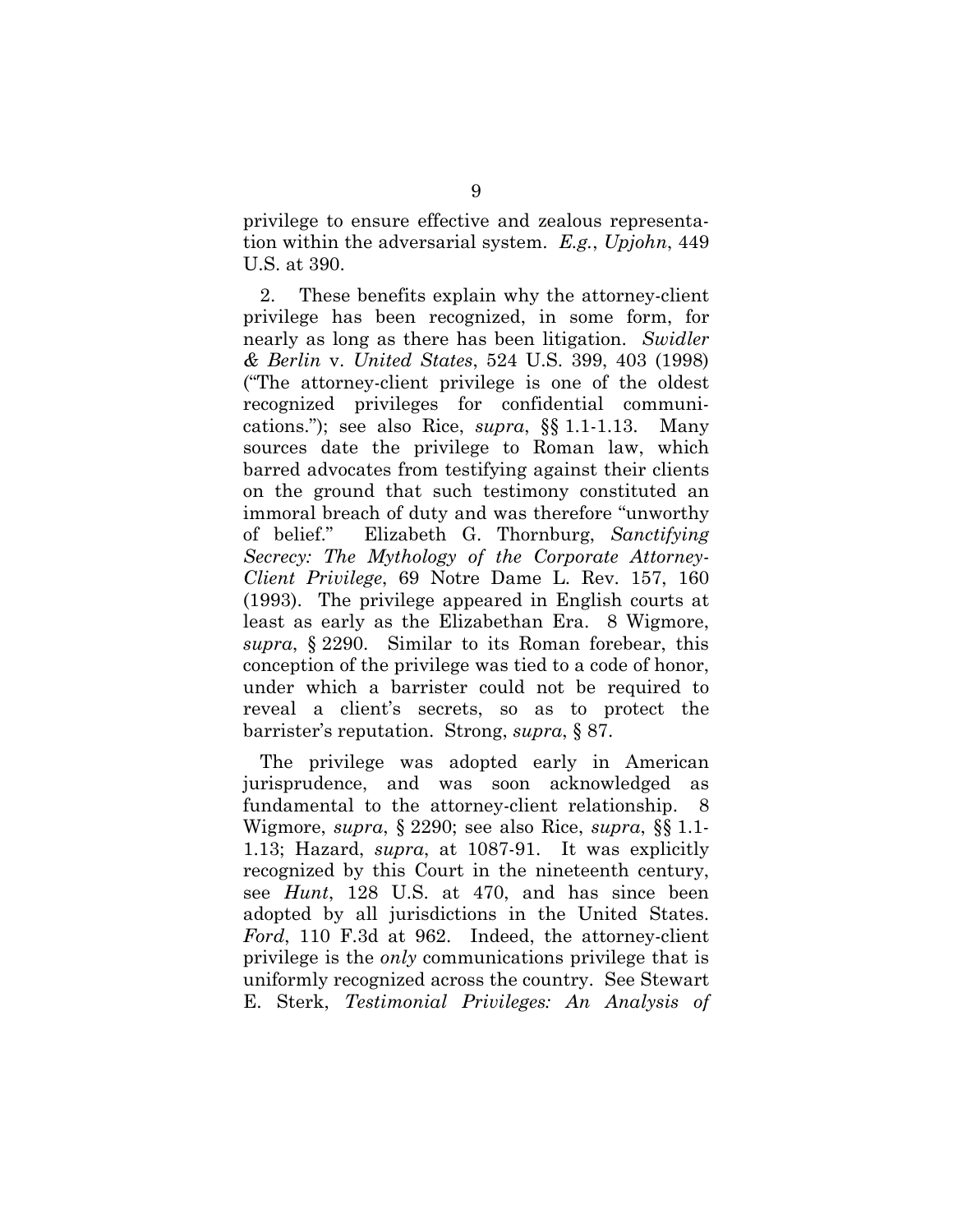*Horizontal Choice of Law Problems*, 61 Minn. L. Rev. 461, 463 n.8 (1977).2

\* \* \* \*

Only when communications between counsel and client are privileged from disclosure can the attorneyclient relationship flourish and the adversarial process function. *Restatement (Third) of the Law Governing Lawyers* § 68, cmt. c; see also Cole, *supra*, at 479-80. That privilege is not simply "important" to our system—it is absolutely fundamental.

### **II. THE ATTORNEY-CLIENT PRIVILEGE IS FUNDAMENTAL TO THE ADMINISTRA-TION OF JUSTICE.**

The attorney-client privilege is also critically important to the administration of justice, particularly our corporate regulatory structure. That structure has grown increasingly reliant on reports from corporate counsel resulting from internal investigations. These investigations can occur only because of the protections offered by the attorneyclient privilege.

l

<sup>2</sup> *See also, e.g.*, *Wesp* v. *Everson*, 33 P.3d 191, 201 (Colo. 1991) ("The goal of the [attorney-client] privilege is to encourage clients to confide all pertinent information in their attorneys to ensure the orderly administration of justice."); *People* v. *Knuckles*, 650 N.E.2d 974, 983 (Ill. 1995) ("The 'centrality of open client and attorney communication to the proper functioning of our adversary system of justice' requires the recognition that the attorney-client privilege must prevail despite its effect of withholding relevant information from the fact finder.") (quoting *United States* v. *Zolin*, 491 U.S. 554, 562 (1989)); *Suffolk Constr. Co.* v. *Div. of Capital Asset Mgmt.*, 870 N.E.2d 33, 36 (Mass. 2007) ("[T]he attorney-client privilege is a fundamental component of the administration of justice.").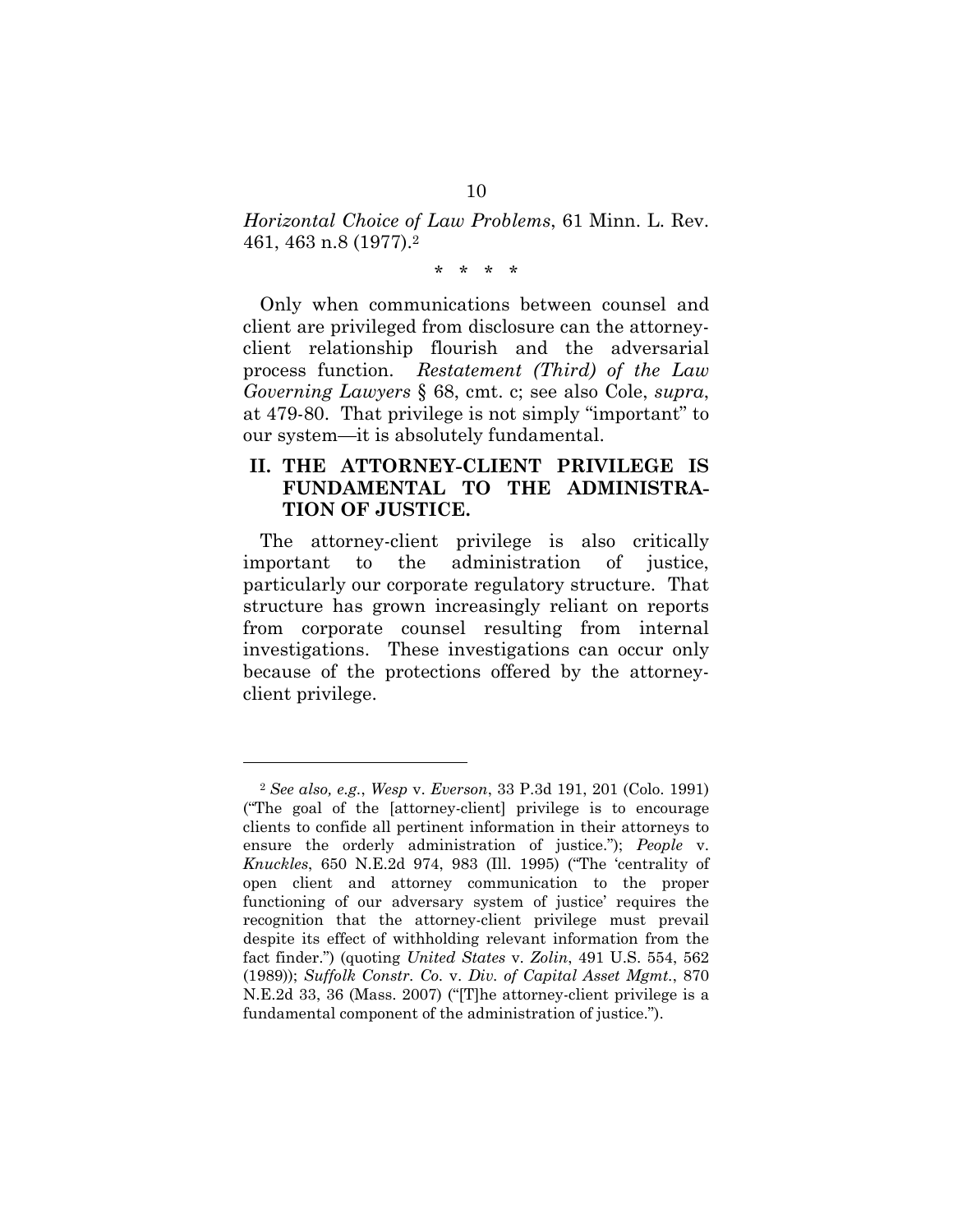1. Corporations across this country conduct thousands of internal investigations each year. See Louis M. Brown et al., *The Legal Audit: Corporate Internal Investigation* §§ 1.1-1.10, 2.1-2.25 (2006). These may be small inquiries, following up on a discrete complaint, or massive undertakings, assessing systemic breakdowns in policy or violations of law. *Id.*; see also Dan K. Webb et al., *Corporate Internal Investigations* (1993). But they almost all share a common denominator: involvement of an attorney. See Brown et al., *supra*, §§ 4.1-4.34. Consultation with an attorney is the first, and often the last, step in any internal investigation. *Id.*; see also Webb, *supra*, § 4.03.

The early and continuing involvement of counsel is critical precisely because of the attorney-client privilege. Internal investigations are, by their nature, sensitive affairs that carry risks of embarrassment or civil or criminal liability. Brown et al., *supra*, §§ 2.1-2.25; Webb, *supra*, at v. It is for that reason essential, from the corporation's point of view, that they be conducted in the utmost secrecy. A corporation would have no incentive to conduct an investigation into its own affairs—and in fact would be positively disinclined to do so—if the process and results would be made public. See Cole, *supra*, at 486 ("Failing to afford the protection of the attorney-client privilege to communications between business entities and their legal counsel would have a chilling effect on internal investigations of corporate activities.").

These considerations supported this Court's decision in *Upjohn* to uphold the privilege as applied to communications between corporate employees and counsel during an internal investigation: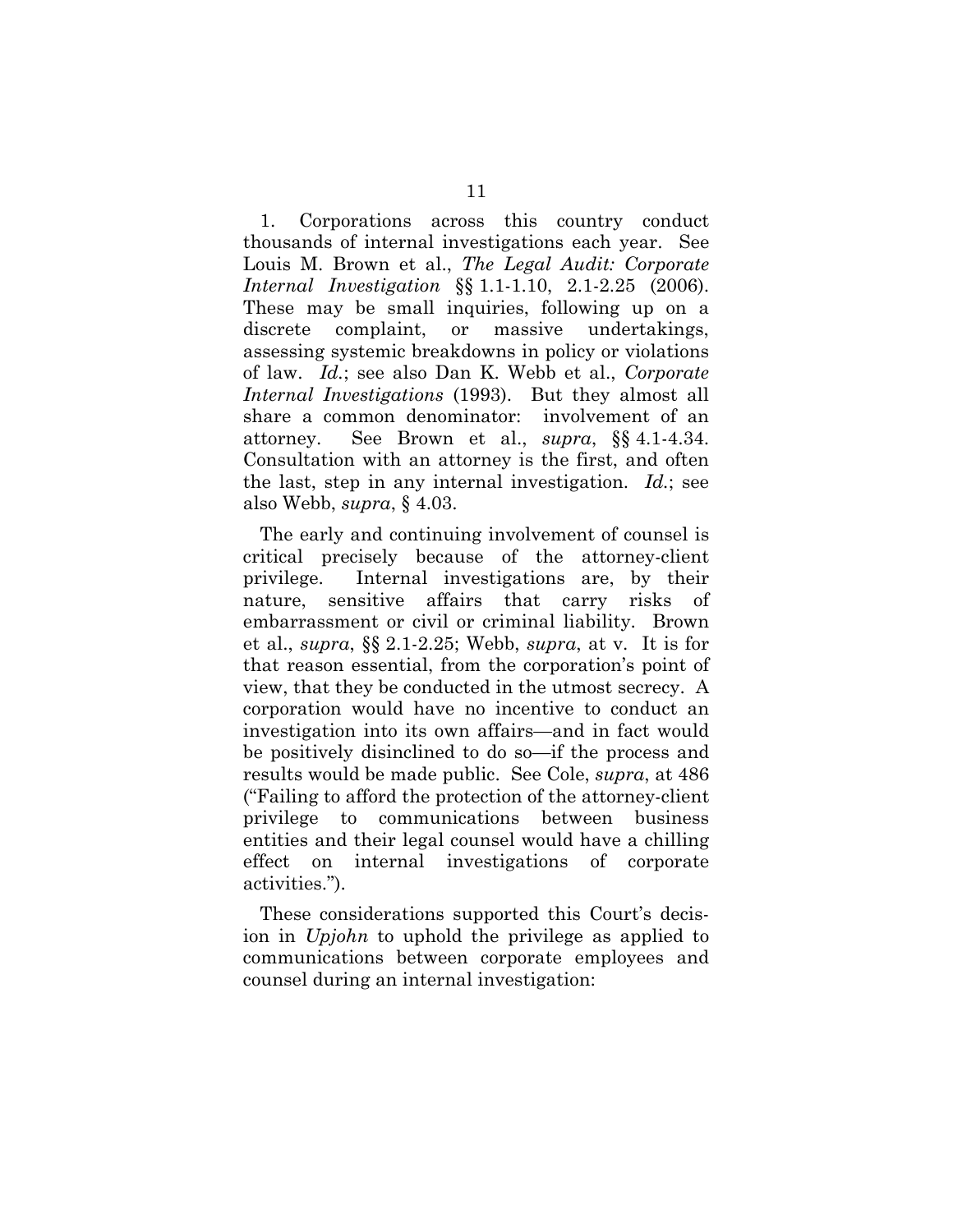In light of the vast and complicated array of regulatory legislation confronting the modern corporation, corporations, unlike most individuals, "constantly go to lawyers to find out how to obey the law," particularly since compliance with the law in this area is hardly an instinctive matter. . . . [I]f the purpose of the attorney-client privilege is to be served, the attorney and client must be able to predict with some degree of certainty whether particular discussions will be protected.

449 U.S. at 392-93 (citations omitted). Corporations *must* conduct investigations if they are to monitor their own conduct, and they will do so only if communications and results from the investigations may be held in confidence. *Upjohn* recognized this fact, and largely for that reason upheld the corporation's privilege claims. *Id*. at 391-92.

2. Internal investigations are important for the corporation itself, as *Upjohn* acknowledged. *Id.* at 391. But they are now increasingly important to our entire regulatory structure. This is demonstrated most clearly by two recent measures: the Sarbanes-Oxley Act of 2002 (and implementing regulations), and corporate prosecutorial directives issued by the Department of Justice.

a. Sarbanes-Oxley represented a significant shift in corporate regulation and, particularly, the relationship of corporate counsel to government. The Act directed the Securities and Exchange Commission to impose a duty on corporate counsel "to report evidence of a material violation of securities law or breach of fiduciary duty or similar violation by the company or any agent thereof" to the company's chief legal or executive officer and, if an "appropriate[ ] respon[se]" is not forthcoming, to report the violation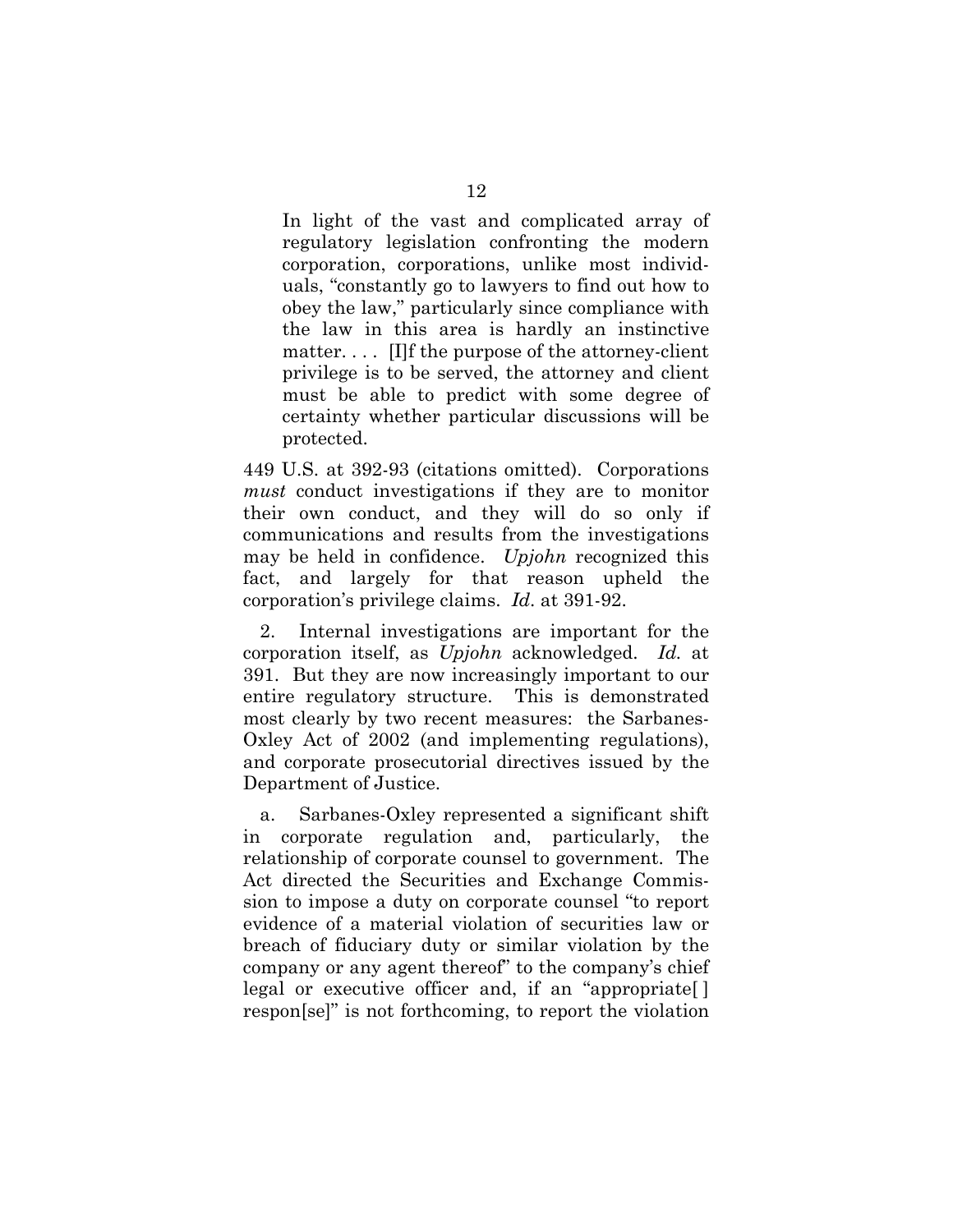to the audit committee of the company's board of directors or the board itself. 15 U.S.C. § 7245. The SEC responded by promulgating rules requiring corporate attorneys (whether in-house or outside) to report "material violation[s]"—defined as violations that an objective, prudent attorney would view as a material violation of federal or state law—"up the ladder" to the chief legal counsel, the chief executive officer, and finally the board of directors. 17 C.F.R. § 205.3(b)(1). Those rules also allow (but do not mandate) an attorney who does not receive an "appropriate respon[se]" to withdraw from representing the corporation and to "reveal to the Commission, *without the issuer's consent*, confidential information related to the representation" in order to prevent or rectify a violation. *Id.* § 205.3(d)(2) (emphasis added).

These rules arguably place corporate attorneys in a new role: investigator for the United States. See, *e.g.*, Robert A. Del Giorno, *Corporate Counsel as Government's Agent: The Holder Memorandum and Sarbanes-Oxley Section 307*, Champion, Aug. 2003, at 22-26. Counsel may now have responsibility not only to the corporation, but to the public. *Id.*

The rules also increase the importance of internal investigations. They assume that corporations will continue to conduct them and that counsel will thereby be able to learn of (and report) violations. William R. McLucas et al., *The Decline of the Attorney-Client Privilege in the Corporate Setting*, 96 J. Crim. L. & Criminology 621, 635 n.58 (2006). But, of course, corporations will be willing to continue this practice only if they are assured of some control over the results. See Cole, *supra*, at 486. That control must be found in the attorney-client privilege.

b. The importance of internal investigations, and of the privilege, was further highlighted by a series of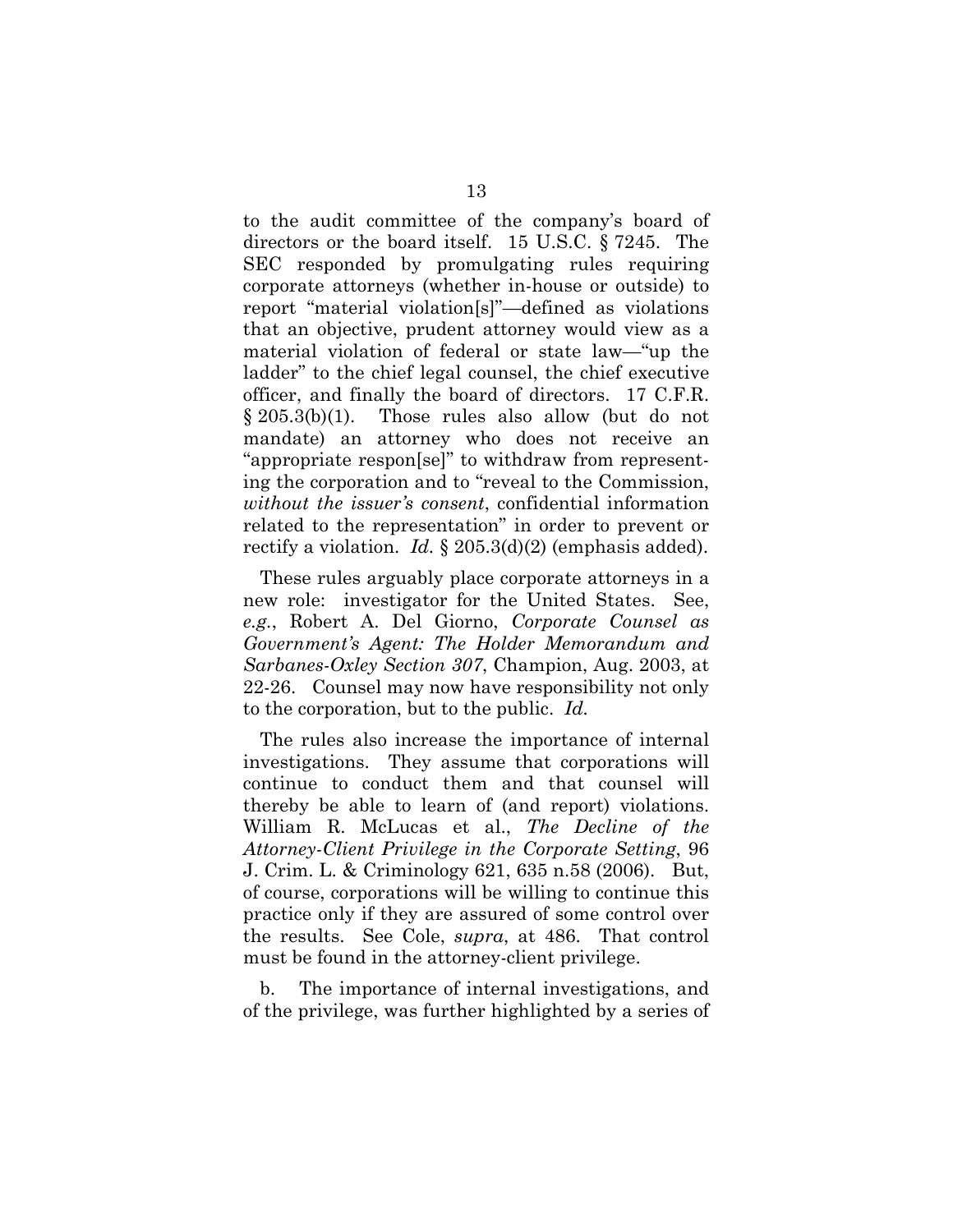prosecutorial directives issued by the Department of Justice in 1999, 2003, and 2006. Those directives allowed federal prosecutors investigating a "corporate target" to consider, in assessing the target's "cooperation" for purposes of deciding whether to prosecute and what charges to bring, whether the corporation had waived its attorney-client privilege and agreed to disclose confidential materials.3

Those directives, much like the Sarbanes-Oxley regulations, seemingly "deputized" corporate counsel as investigators for the government. Colin P. Marks, *Thompson/McNulty Memo Internal Investigations: Ethical Concerns of the "Deputized" Counsel*, 38 St. Mary's L.J. 1065, 1066 (2007). Corporate attorneys may be well aware when conducting internal investigations that their findings and conclusions could later be disclosed to federal officials in order to demonstrate "cooperation" and avoid prosecution particularly since indictment is often the death knell for a corporation. Webb, *supra*, §§ 16.01-16.15; see also Michael L. Seigel, *Corporate America Fights Back: The Battle Over Waiver of the Attorney-Client Privilege*, 49 B.C. L. Rev. 1, 26 (2008); cf. Timothy P. Harkness & Darren LaVerne, *Lying to In-House Counsel May Lead to Prosecution*, Nat'l L.J., July 27, 2006 (noting cases in which corporate employees were

l

<sup>3</sup> Memorandum from Eric H. Holder, Jr., Deputy Attorney General, to Heads of Department Components and United States Attorneys, Bringing Criminal Charges Against Corporations (June 16, 1999); Memorandum from Larry D. Thompson, Deputy Attorney General, to Heads of Department Components and United States Attorneys, Principles of Federal Prosecution of Business Organizations (Jan. 20, 2003); Memorandum from Paul J. McNulty, Deputy Attorney General, to Heads of Department Components and United States Attorneys, Principles of Federal Prosecution of Business Organizations (Dec. 12, 2006); *see also infra* note 5 (describing fourth DOJ memorandum).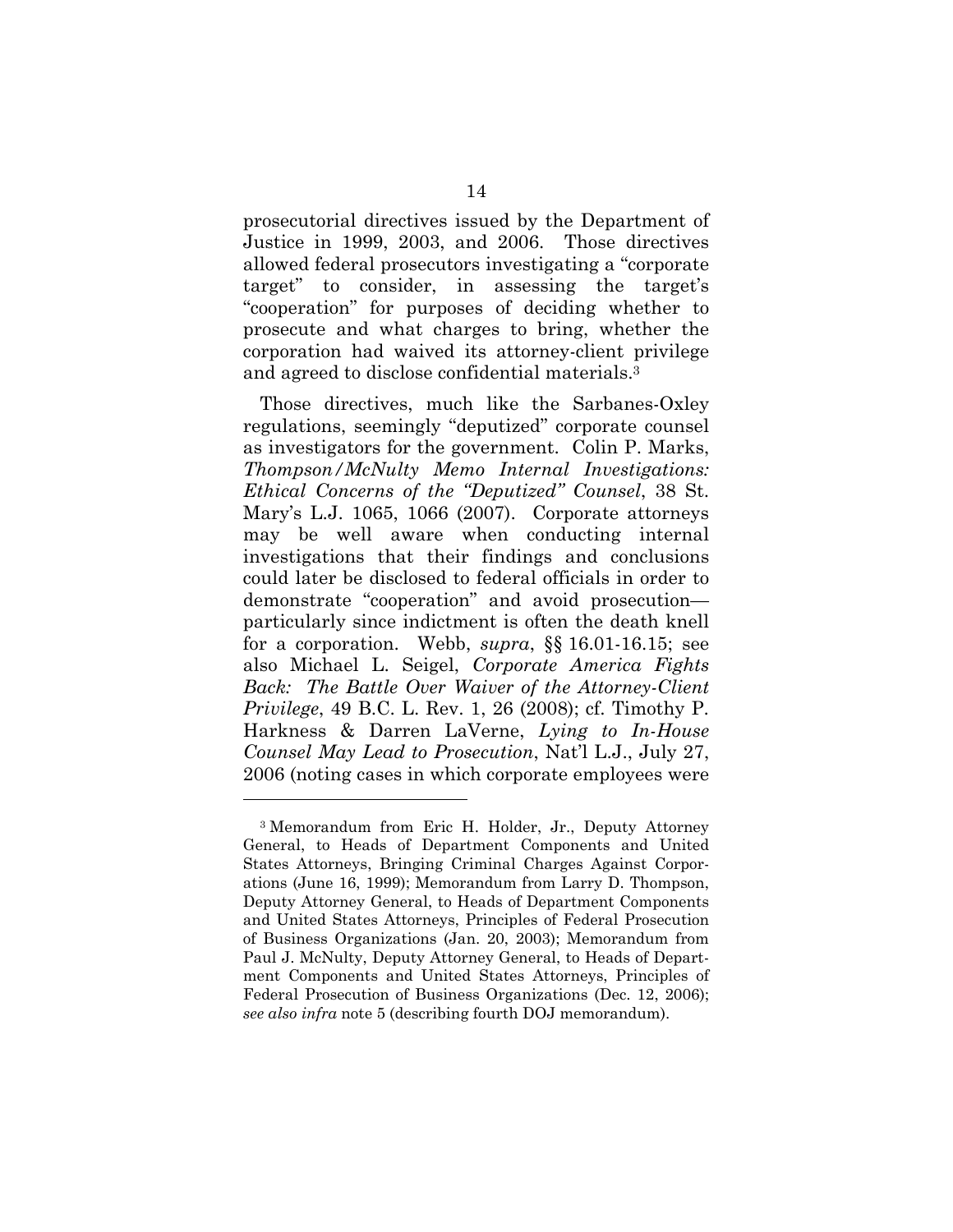successfully prosecuted for obstruction of justice based on misstatements to *corporate counsel* during internal investigations). Corporate counsel in this situation are thus arguably serving the interests of both the client and the government.<sup>4</sup>

These developments render the attorney-client privilege all the more important. Assertion of the privilege serves as the corporation's most significant—if not its only—protection in dealing with prosecutors.5 See, *e.g.*, Webb, *supra*, §§ 16.01-16.15. And the availability of the privilege is the only reason, in this environment, that a corporation would conduct an internal investigation. Without the privilege, a corporation's findings would be open to prosecutors upon a simple subpoena, leaving no incentive for prosecutors to seek corporate cooperation or for corporations to conduct internal investigations in the first place.

\* \* \* \*

Preservation of the attorney-client privilege is necessary to advance not only the corporation's

l

<sup>4</sup> Numerous authorities have commented on the conflicts of interest and other problems these directives create. *See generally* Marks, *supra*.

<sup>&</sup>lt;sup>5</sup> It is unclear whether federal prosecutors are still permitted to request waivers of the attorney-client privilege, in light of a DOJ memorandum issued on August 28, 2008. *See* Memorandum from Mark Filip, Deputy Attorney General, to Heads of Department Components and United States Attorneys, Principles of Federal Prosecution of Business Organizations (Aug. 28, 2008). That memorandum prohibits prosecutors from asking for waivers of the privilege as applied to "core" attorneyclient communications. *Id.* at 9. However, it does not define "core" and may be read to allow prosecutors to seek waivers of privilege for "non-core" attorney-client communications (whatever those may be). *Id.* at 8-9.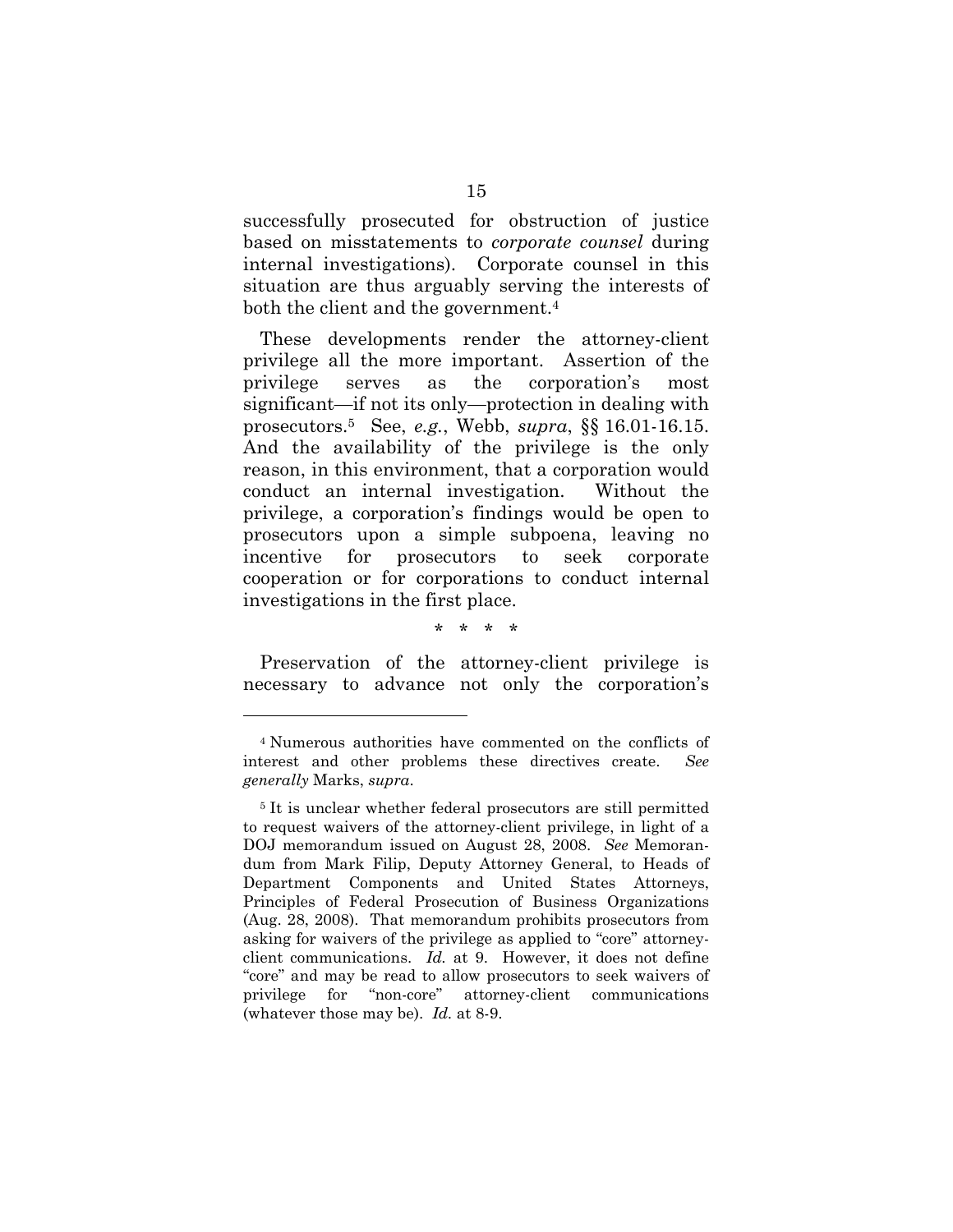interests, but also the overall administration of justice. Corporations can hardly be expected to investigate internal wrongdoing if their findings will be subject to immediate disclosure, and they can hardly be expected to share those findings with enforcement authorities unless they have some incentive to do so. Maintenance of a full and robust privilege ensures that corporations will have the protection and the motivation to investigate possible wrongdoing and to report potential violations to the government.

### **III. THE BENEFITS OF PROTECTING THESE IMPORTANT INTERESTS BY ALLOWING IMMEDIATE APPEAL OF ADVERSE PRIVILEGE DECISIONS OUTWEIGH THE INTEREST IN FINALITY.**

There can be little question, in light of the foregoing, that preservation of the attorney-client privilege is "important." No federal court has held otherwise—even those that have refused to permit immediate appeal, see, *e.g.*, Pet. App. 11a-12a—and this Court itself has characterized the privilege as "important" and necessary to the "'administration of justice.'" *Upjohn*, 449 U.S. at 386, 389 (quoting *Hunt*, 128 U.S. at 470). The same reasoning supports a right to immediate appeal from adverse privilege rulings.

1. This Court said in *Upjohn* that "[a]n uncertain privilege, or one which purports to be certain but results in widely varying applications by the courts, is little better than no privilege at all." *Id.* at 393. Refusing to allow immediate appeal from adverse privilege rulings results in precisely this uncertainty. Only if review is immediately available can a consistent and effective privilege be ensured.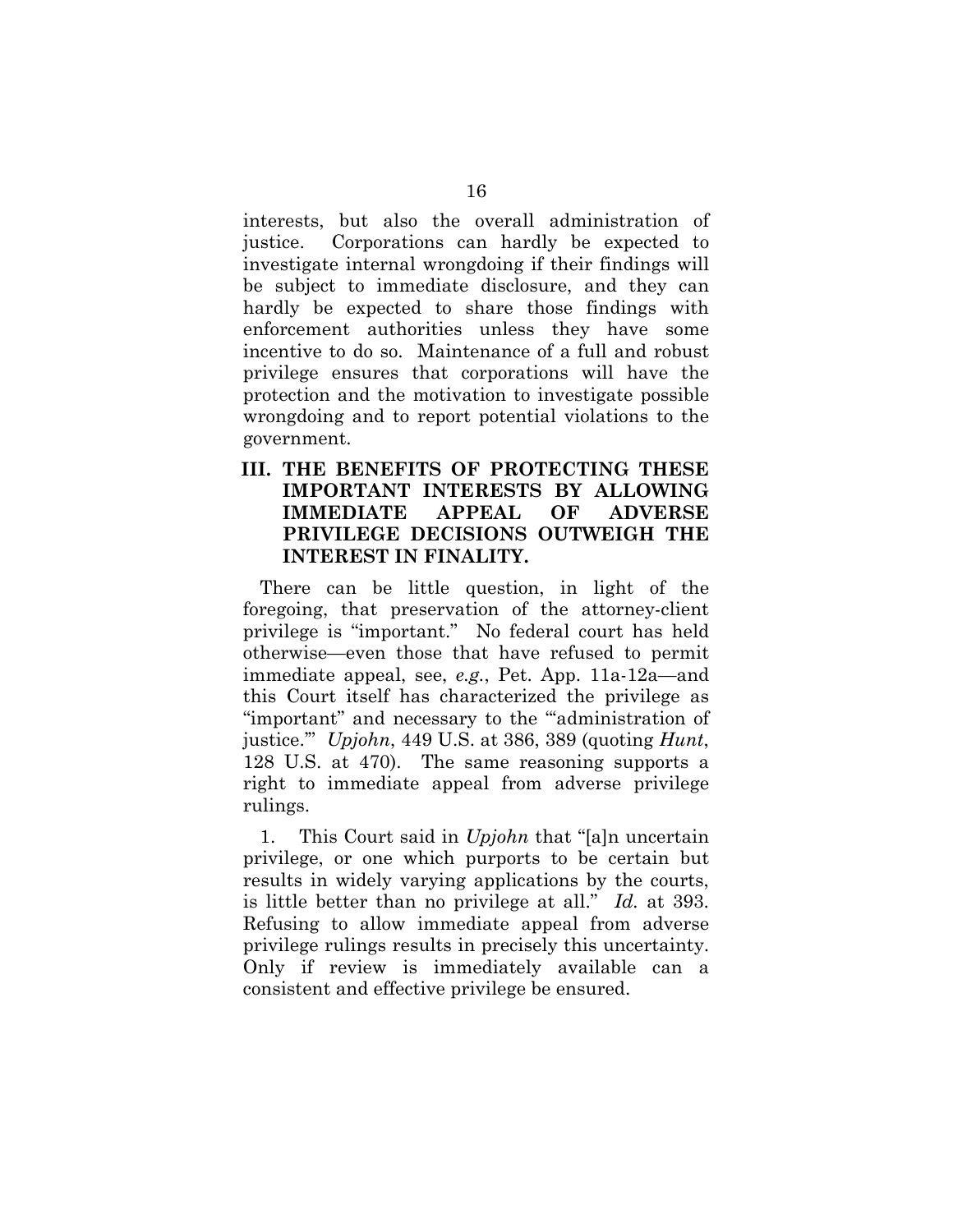The most obvious reason for immediate appeal is that, once rendered and enforced, an adverse privilege ruling cannot be rectified. These orders typically arise during discovery, and a district court that finds the privilege inapplicable will often direct that the requested information be disclosed forthwith or by a date certain. See, *e.g.*, *Ford*, 110 F.3d at 957. Without a right to immediate review, a party subject to such an order (and that wishes to avoid contempt) has no choice but to comply and produce the information. Pet. App. 11a-12a. And, once produced, confidentiality is forever lost. *Ford*, 110 F.3d at 964. Produced documents can be returned, but the information will never again be private. *Id*.

This illustrates the flaw in the reasoning of the court below. The court of appeals found that postjudgment appeal of adverse privilege rulings was adequate to protect the privilege because an appellate court could order the return of documents and, if necessary, a new trial at which those documents could not be introduced. Pet. App. 13a-14a. But the privilege does not merely shield documents from introduction at trial; it ensures that the confidences reflected in them will not be exposed to the opposing party, much less to the public at large. See Brown et al., *supra*, §§ 4.1-4.34; see also *Upjohn*, 449 U.S. at 386-89; 8 Wigmore, *supra*, § 2291. That damage is done once the documents are disclosed, and it cannot be undone by ordering a new trial.

2. The practical consequences of allowing an adverse privilege ruling to stand, without immediate appeal, can be severe for clients. Many clients may prefer—or be forced—to settle a case rather than comply with a disclosure order. Cf. *Tenet* v. *Doe*, 544 U.S. 1, 11 (2005) ("Forcing the Government to litigate these claims [by former covert agents] would also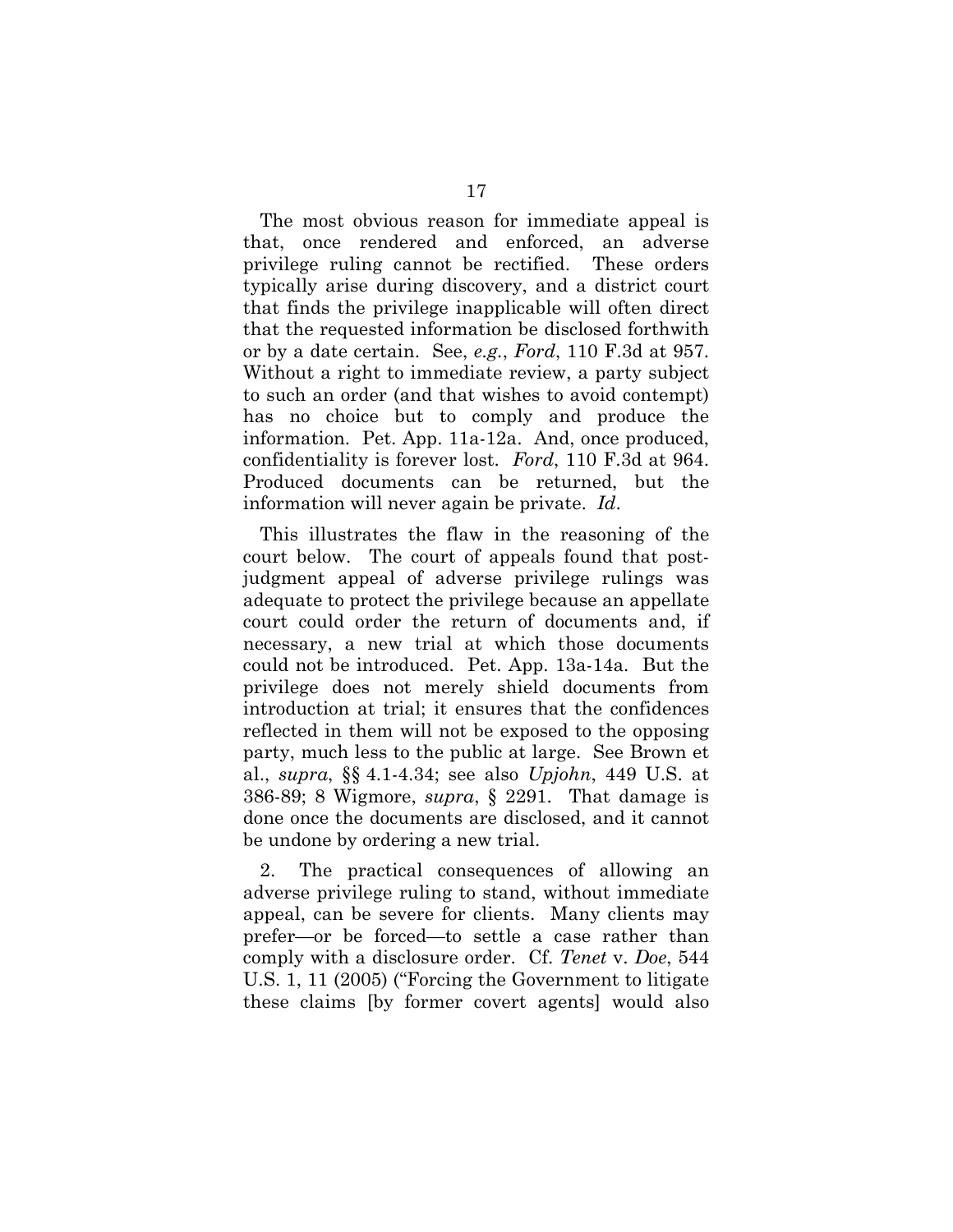make it vulnerable to 'graymail,' *i.e.*, individual lawsuits brought to induce the CIA to settle a case (or prevent its filing) out of fear that any effort to litigate the action would reveal classified information that may undermine ongoing covert operations."). Privileged materials are by their nature sensitive and confidential, and their disclosure—even under a protective order—may risk a company's profitability, or in some circumstances even its viability. The only choice that a company may have, when presented with an order compelling disclosure of sensitive information, is simply to give up its defense and settle the claims, even if those claims are baseless and stand little or no chance of success. These compelled settlements already occur with some regularity, as DRI's members well know, and they will only increase if an opportunity for immediate appeal is wholly foreclosed.

It is no answer to point, as some have, to a contempt citation as an avenue for appellate review. For one thing, a civil contempt citation is not subject to interlocutory appeal. *E.g.*, *Powers v. Chi. Transit Auth.*, 846 F.2d 1139, 1141-42 (7th Cir. 1988) (citing *Fox* v*. Capital Co.*, 299 U.S. 105 (1936), and *Doyle* v*. London Guar. & Accident Co.*, 204 U.S. 599 (1907)). This means that the cited party must endure the sanctions imposed by the court throughout the course of litigation, a burden which may be impossible for individuals and companies to bear—particularly when the sanction includes (as it often will) a fine that accrues on a daily basis. *E.g.*, 15B Charles Alan Wright et al., *Federal Practice & Procedure* § 3917 (2d ed. 1992). Moreover, a party that willfully disobeys a disclosure order runs the risk of being found in *criminal* contempt, and potentially subject to even harsher sanctions. See *In re Sealed Case*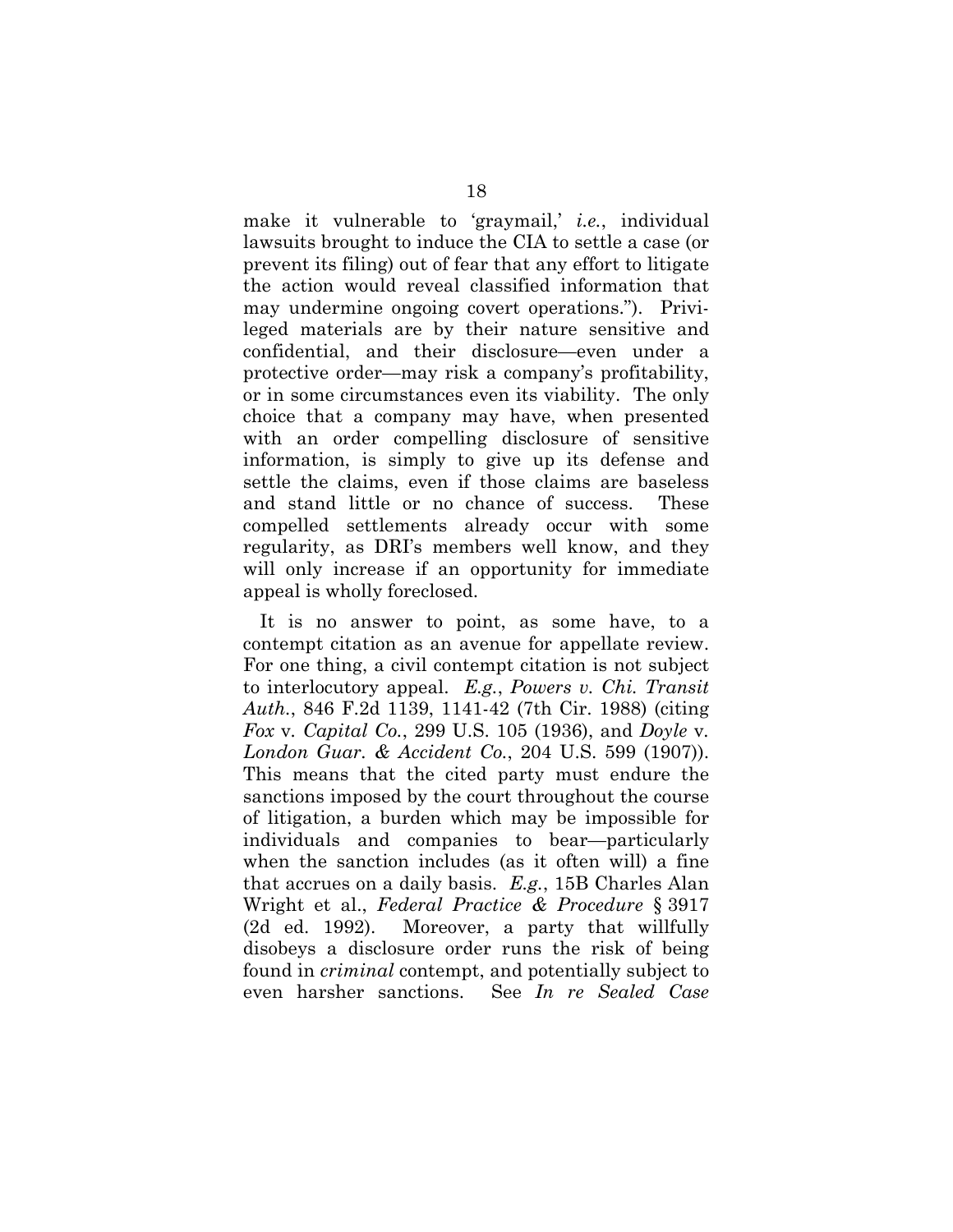*No. 93-3077*, 151 F.3d 1059, 1065 (D.C. Cir. 1998) (per curiam); see also 15B Wright, *supra*, § 3914.23. Those sanctions will stand even if the disclosure order is later found—on appeal from the final judgment—to be invalid. See *Sealed Case*, 151 F.3d at 1065; see also 15B Wright, *supra*, § 3914.23.

Many companies will be unable or unwilling to bear these sanctions, or the stigma attached to a finding of contempt. Again, they will instead choose simply to settle the claims, because the dangers posed by disclosure outweigh the company's interest in the litigation.

It cannot be that a party must accept sanctions and a contempt citation, or abandon a meritorious defense, as the inherent cost of preserving the confidentiality of attorney-client communications. See *United States* v. *Philip Morris Inc.*, 314 F.3d 612, 620 (D.C. Cir. 2003). A rule conditioning appellate rights on willful disobedience of a court order, beyond its inherent unseemliness, carries the same risk to the privilege as a wholesale prohibition on appeal and cannot serve as a substitute for a right to immediate appellate review.

3. The ramifications of an incorrect privilege ruling, if not corrected, extend well beyond the parties and proceedings in a particular case. The corporation subject to the ruling, which had taken all appropriate steps to maintain the confidentiality of its investigation, will limit future investigations to avoid documenting or discussing confidential information, or may dispense with investigations altogether. Other corporations will be on notice that the federal courts cannot be relied upon to enforce the privilege consistently, and those corporations will therefore also be less willing to engage in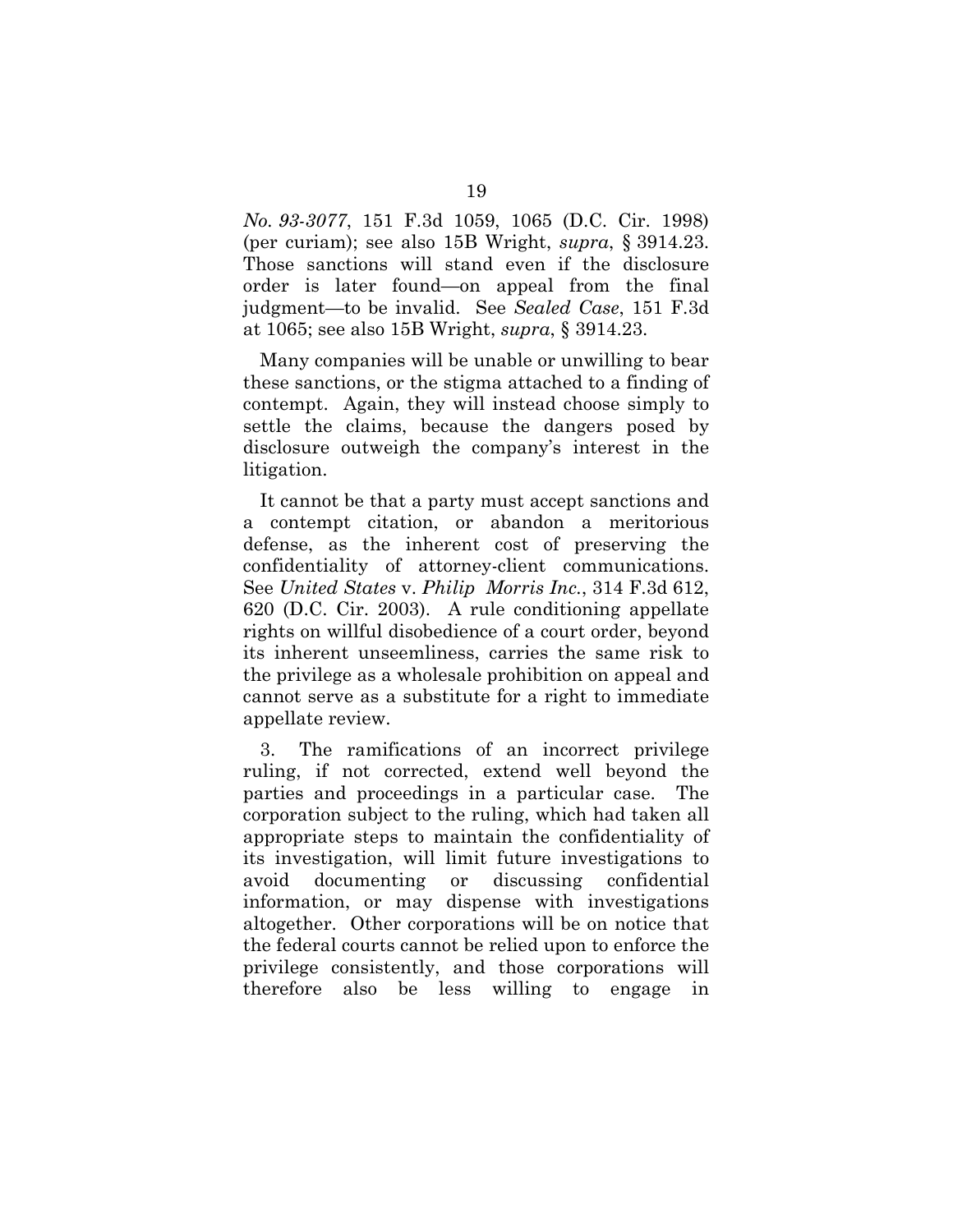investigations, of any type. The result will be a widescale decrease in internal investigations.

The risk of incorrect decisions is significant. District courts often must address hundreds of issues in a single case, preventing them from devoting substantial time to any individual question. The sheer volume of litigation at the trial level, with the variety and number of issues presented in each case, virtually ensures that mistakes will be made in privilege determinations.

These risks are not nearly so prevalent at the appellate level. Caseloads at the courts of appeals are smaller than at the district courts, and appellate courts are able to give questions of privilege the consideration they deserve—particularly when those questions are presented alone in the context of a collateral order appeal. This increased focus ensures greater consistency and certainty in privilege rulings. And, as this Court has noted, consistency and certainty are vital to a viable privilege. See *Upjohn*, 449 U.S. at 393.

The availability of immediate appeal reduces the possibility that an incorrect ruling will go uncorrected, and reduces the risks to corporations from conducting internal investigations. Indeed, only with this assurance will corporations be sufficiently protected and induced to continue the corporate investigations that have become an integral part of the regulatory structure.

4. No other interests outweigh these concerns. Indeed, the interest in finality—the most relevant countervailing consideration in assessing "importance" under the collateral order doctrine, see *Digital Equip.*, 511 U.S. at 879—supports immediate appeal.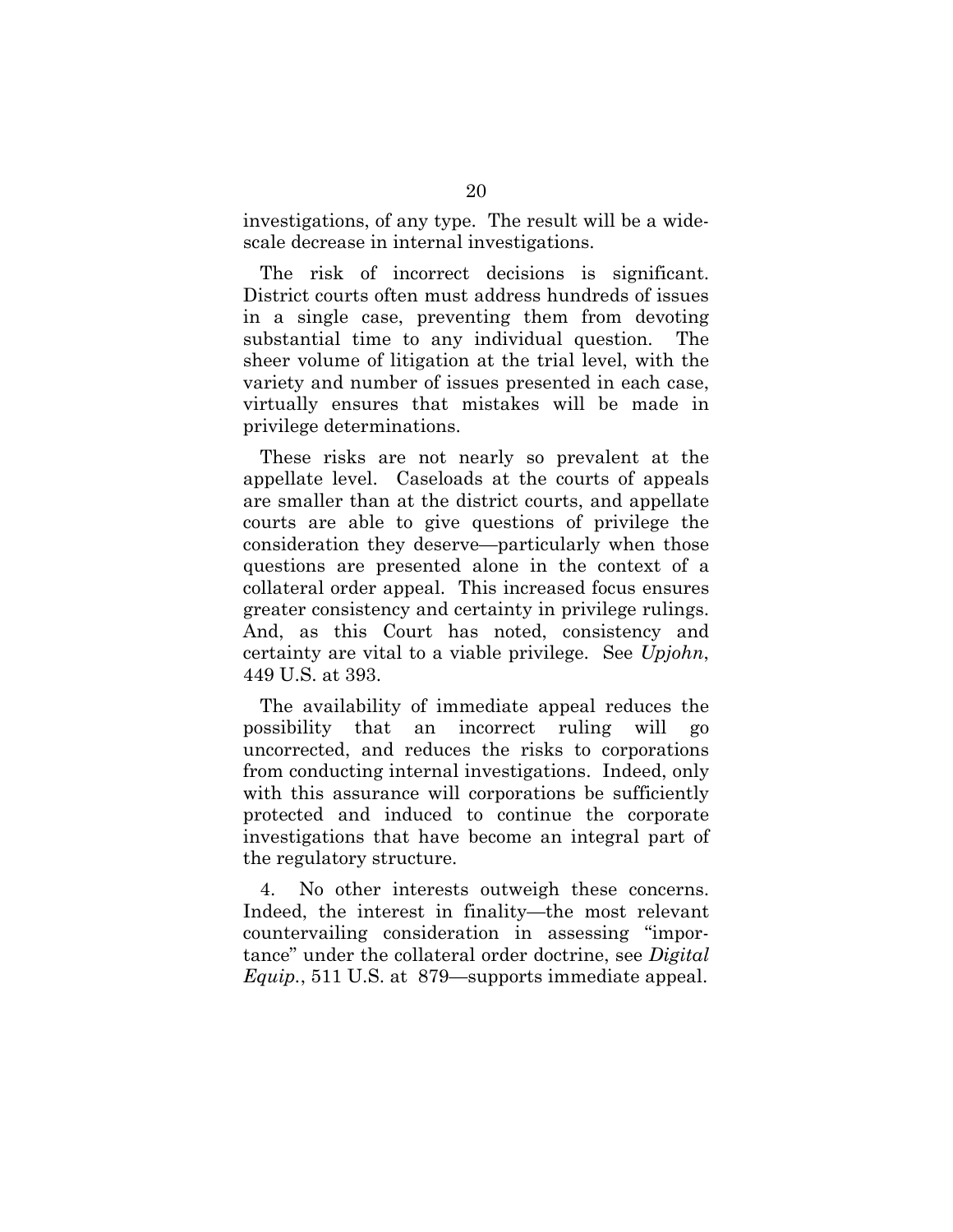One of the primary arguments against recognizing a right to immediate appeal is that it will result in a flood of new appeals, inundating appellate courts with discovery issues. *E.g.*, Pet. Resp. 23. There is, however, no evidence to support this fear. Circuits that allow such appeals have not reported a flood of filings, and a review of reported decisions suggests that privilege issues constituted a roughly equivalent share of these circuits' dockets both before and after those appeals were first allowed. In fact, the three circuits that permit immediate appeal of adverse privilege rulings actually experienced a net *decrease* in the number of reported cases raising privilege issues in the two years after those appeals were first allowed, as compared to the preceding two-year period.6 Moreover, the number of reported privilege cases in any one of these years, which never exceeded ten, represented an extraordinarily small percentage of the more than 1,000 total filings in each of the circuits (with more than 10,000 in the Ninth Circuit).7

Nor is there any reason to believe that the interest in finality, concerned principally with the avoidance

l

<sup>&</sup>lt;sup>6</sup> A total of 24 appeals raising privilege issues were reported in these circuits in the two-year period before immediate appeals were first allowed, while only 22 such appeals were reported in the two-year period thereafter. These appeals were identified through a search of Westlaw for decisions using the phrase "attorney-client privilege" more than once.

<sup>7</sup> Statistics compiled by the Administrative Office of the U.S. Courts indicate that, for the year in which each circuit issued its decision permitting immediate appeals, there were 3,458 total filings in the Third Circuit (in 1997), 1,121 filing in the D.C. Circuit (in 2003), and 12,549 filings in the Ninth Circuit (in 2007). *See* Admin. Office of U.S. Cts., *Federal Court Management Statistics* (last visited Apr. 29, 2009), *at* http://www. uscourts.gov/fcmstat/index.html.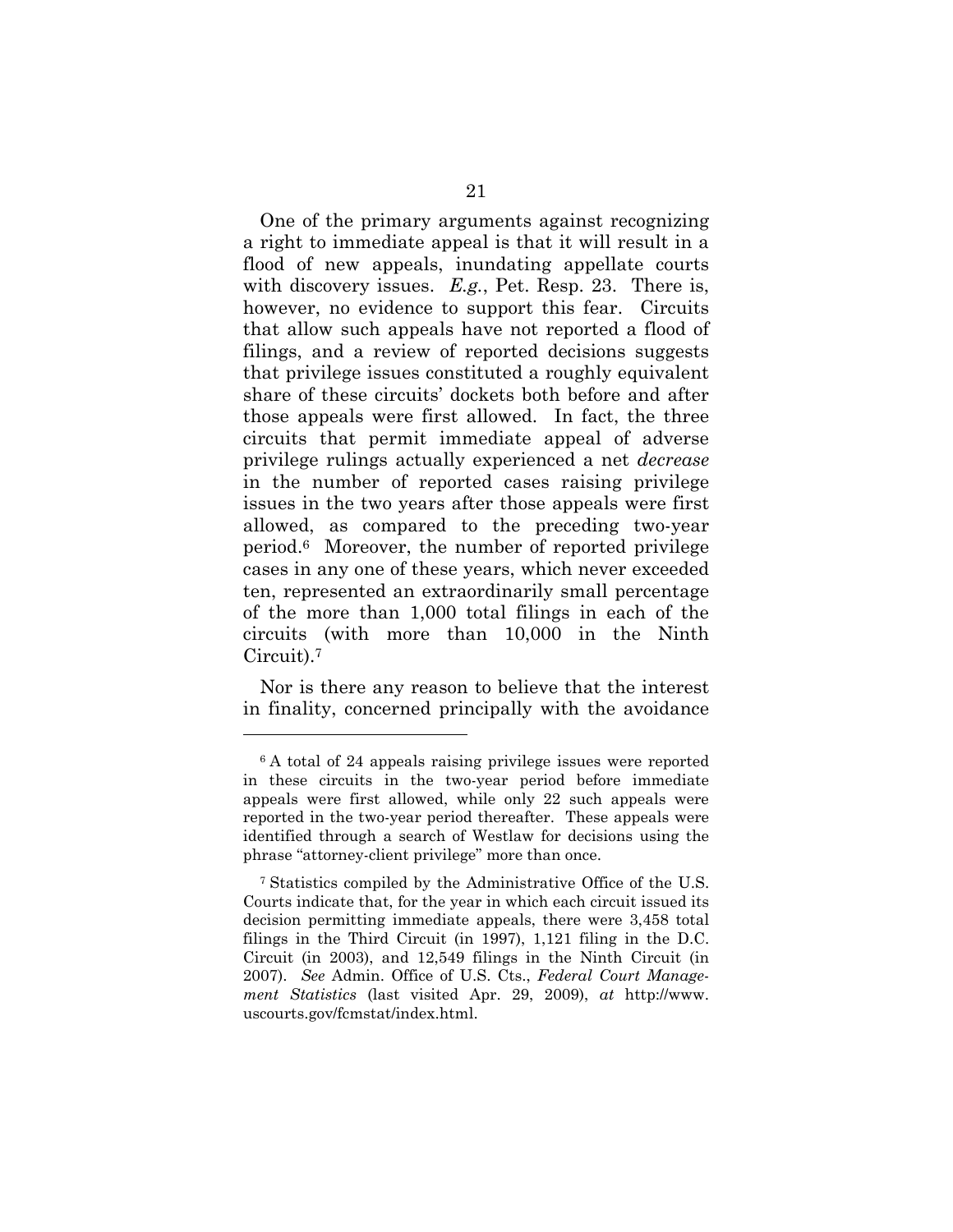of "piecemeal" litigation, would be undercut by permitting immediate appeal. Disputed privilege issues do not arise in every case, or apparently with substantial frequency, and in any event appeals would be allowed only in cases in which the district court ruled *against* recognition of the privilege (since a decision upholding the privilege would pose none of the risks justifying immediate appeal of an adverse ruling). And, even in those cases, district court proceedings could continue while these issues are addressed at the appellate level, meaning that there would be little—if any—diminution of trial court efficiency.

5. Judicial administration and efficiency may in fact be advanced by permitting immediate appeals. The impact of an incorrect privilege ruling is not limited to introduction of a particular document at trial. The information obtained by opposing counsel may lead to the discovery of other information, and perhaps to a whole new theory of liability. See *Chase*, 964 F.2d at 165 ("[Disclosure of privileged] documents may alert adversary counsel to evidentiary leads or give insights regarding various claims and defenses."). That information can also be used by other parties, and may be publicly disclosed if the matter goes to trial. The effects of disclosure may extend far beyond the particular case, affecting future proceedings and even a client's ability to compete in the marketplace.

These effects may be impossible to remedy after final judgment. There is no way that an appellate court can restore the confidentiality of information once disclosed, see *id.* ("[A]ttorneys cannot unlearn what has been disclosed to them in discovery."), and the impact of disclosure on trial will often be unclear, see *id.* ("Some of the economies gained by the practice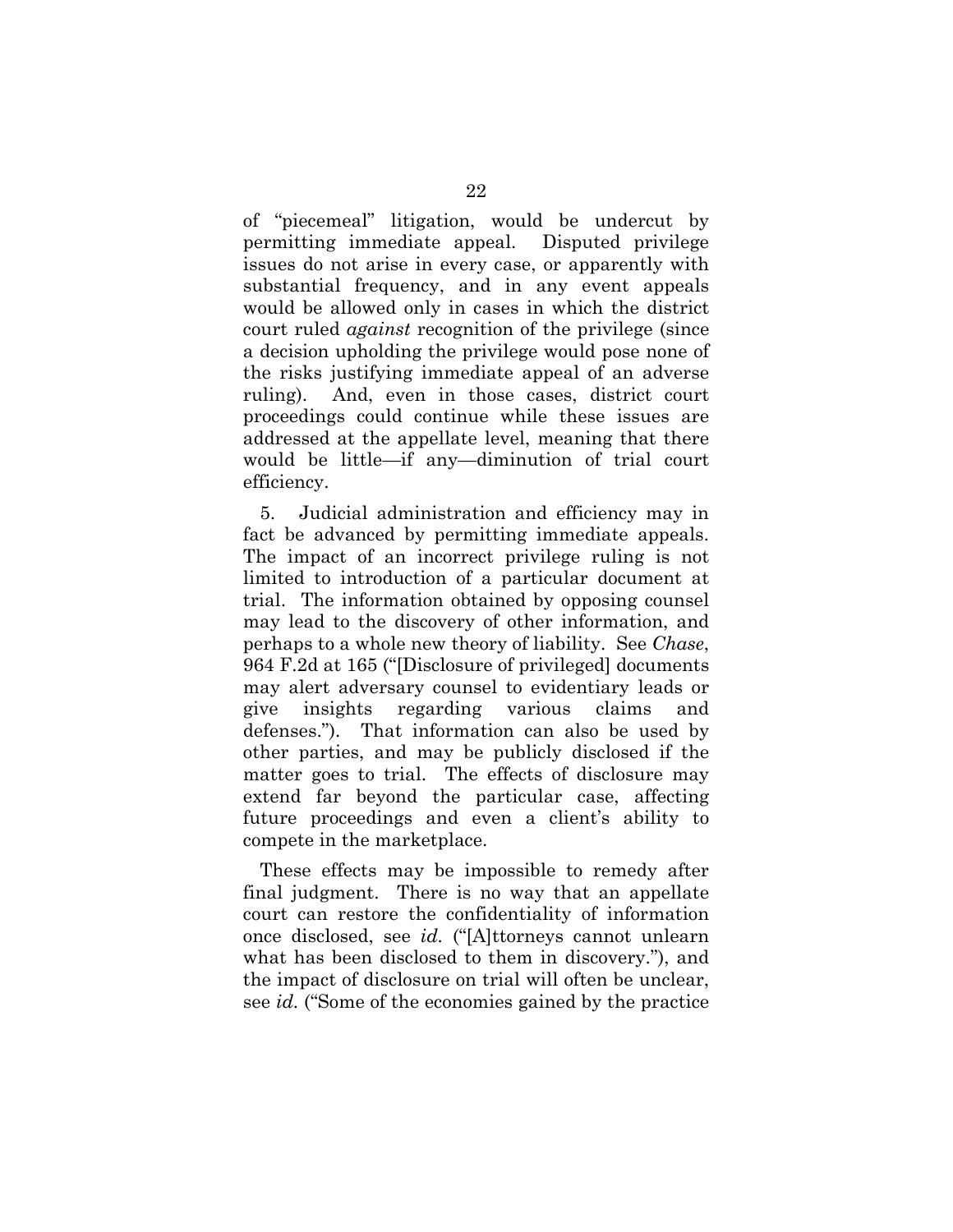of pre-adjudication disclosure may thus be offset by later proceedings seeking to unscramble the effects of the disclosure of materials subsequently held to be privileged."). This means that traditional doctrines such as harmless error, used to avoid addressing issues whose resolution played no substantive role in the judgment, are largely useless: if a court cannot identify the precise impact of an incorrect ruling, it cannot decide whether that ruling was or was not material to the ultimate decision. See *id.* The only option in this circumstance is to remand the case for a new trial. But, on remand, the trial court will have to try to identify and exclude any evidence or information discovered as a result of the mistaken ruling, which—as discussed—may be impossible. *Id.*

Far from serving the interest in finality, the lack of a right to immediate appeal from an adverse privilege ruling may actually prolong litigation or even preclude its resolution. In any event, any possible benefits from prohibiting immediate appeal are plainly outweighed by the importance of the privilege issue.

#### \* \* \* \*

The attorney-client privilege is critical both to the adversarial system and to the administration of justice. An incorrect ruling concerning privilege has substantial adverse ramifications not only for the parties to the case—forced to disclose confidential information—but also for others who rely on the inviolability of the privilege in conducting their affairs. Whatever limited burdens may arise from immediate appeals in this situation are plainly outweighed by the dangers of allowing incorrect decisions at the trial level to stand. Only the option of immediate appeal can provide the consistency and certainty necessary to preserve and protect the